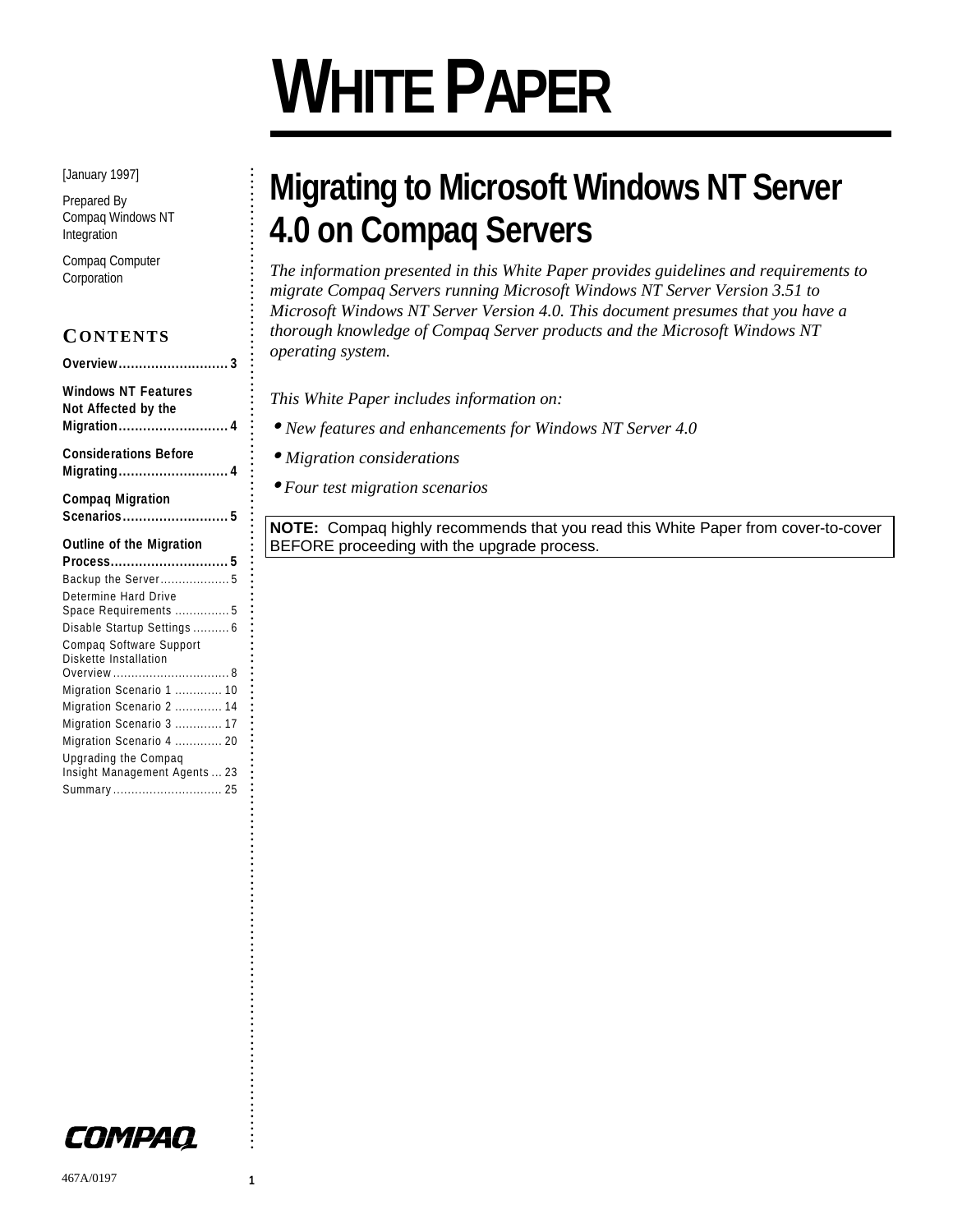#### **NOTICE**

. . . . . . . . . . . . . . . . . . . . . . . . . . . . . . . . . . . . . . . . . . . . . . . . . . . . . . . . . . . . . . . . . . . . . . . . . . . . . . . . . . . . . . . . . . . . . . . . . . . . . . . . . . . . . . . . . . . . . . . . . . . . . . . . . . . . . . . . . . . . . . . . . . . . . . . . . . . . . . . .

The information in this publication is subject to change without notice.

#### **C OMPAQ C OMPUTER C ORPORATION SHALL NOT BE LIABLE FOR TECHNICAL OR EDITORIAL ERRORS OR OMISSIONS CONTAINED HEREIN , NOR FOR INCIDENTAL OR CONSEQUENTIAL DAMAGES RESULTING FROM THE FURNISHING , PERFORMANCE, OR USE OF THIS MATERIAL .**

This publication does not constitute an endorsement of the product or products that were tested. The configuration or configurations tested or described may or may not be the only available solution. This test is not a determination of product quality or correctness, nor does it ensure compliance with any federal, state or local requirements. Compaq does not warrant products other than its own strictly as stated in Compaq product warranties.

Product names mentioned herein may be trademarks and/or registered trademarks of their respective companies.

Compaq, Contura, Deskpro, Fastart, Compaq Insight Manager, LTE, PageMarq, Systempro, Systempro/LT, ProLiant, TwinTray, ROMPaq, LicensePaq, QVision, SLT, ProLinea, SmartStart, NetFlex, DirectPlus, QuickFind, RemotePaq, BackPaq, TechPaq, SpeedPaq, QuickBack, PaqFax, Presario, SilentCool, CompaqCare (design), Aero, SmartStation, MiniStation, and PaqRap, registered United States Patent and Trademark Office.

Netelligent, Armada, Cruiser, Concerto, QuickChoice, ProSignia, Systempro/XL, Net1, LTE Elite, Vocalyst, PageMate, SoftPaq, FirstPaq, SolutionPaq, EasyPoint, EZ Help, MaxLight, MultiLock, QuickBlank, QuickLock, UltraView, Innovate logo, Wonder Tools logo in black/white and color, and Compaq PC Card Solution logo are trademarks and/or service marks of Compaq Computer Corporation.

Other product names mentioned herein may be trademarks and/or registered trademarks of their respective companies.

©1997 Compaq Computer Corporation. All rights reserved. Printed in the U.S.A.

Microsoft, Windows, Windows NT, Windows NT Server and Workstation, Microsoft SQL Server for Windows NT are trademarks and/or registered trademarks of Microsoft Corporation.

#### Migrating to Microsoft Windows NT Server 4.0 on Compaq Servers First Edition (January 1997)

Document Number 467A/0197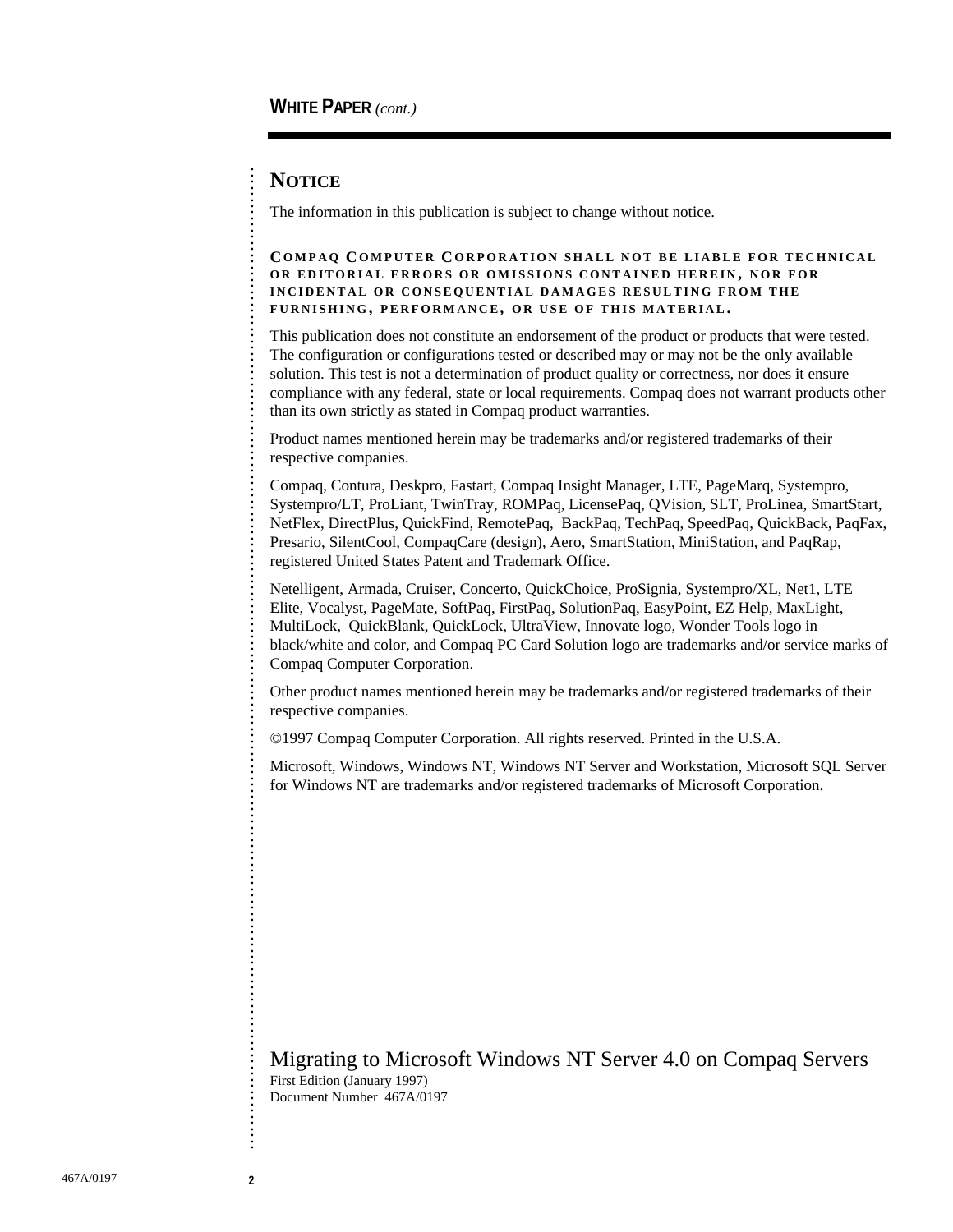# **OVERVIEW**

. . . . . . . . . . . . . . . . . . . . . . . . . . . . . . . . . . . . . . . . . . . . . . . . . . . . . . . . . . . . . . . . . . . . . . . . . . . . . . . . . . . . . . . . . . . . . . . . . . . . . . . . . . . . . . . . . . . . . . . . . . . . . . . . . . . . . . . . . . . . . . . . . . . . . . . . . . . . . . . .

There are many reasons for migrating to Windows NT Server 4.0. Enhancements and new features for Windows NT Server 4.0 provide an ideal platform to support file-and-print, application server, and internet/intranet computing environments.

New features and enhancements include:

- Better performance and ease-of-use in TCP/IP networks
- User interface more consistent with Microsoft Windows 95 and Windows NT Workstation 4.0
- Remote Boot (RIPL) support for diskless Windows and DOS clients
- Improved support for remote clients with Remote Access Services (RAS)
- Improved interoperability with NetWare servers through Gateway (and Client) Services for **NetWare**
- Expanded support for graphics and multimedia
- Better networking and security management
- New application and file system support
- Expanded printing and font capabilities
- The Administrative wizards group the common server management tools into a single place making it easier for an administrator to manage user accounts and other function.
- Microsoft Internet Information Server is included in the Windows NT Server 4.0 kit/license.

The Windows NT Server 4.0 operating system now provides better wide-area networking tools and a powerful internet/intranet server platform. Refer to the Microsoft Windows NT Server 4.0 reference documentation for more detailed information.

**NOTE:** This White Paper does not cover upgrading from Windows NT Workstation 3.51 to Windows NT Server 4.0.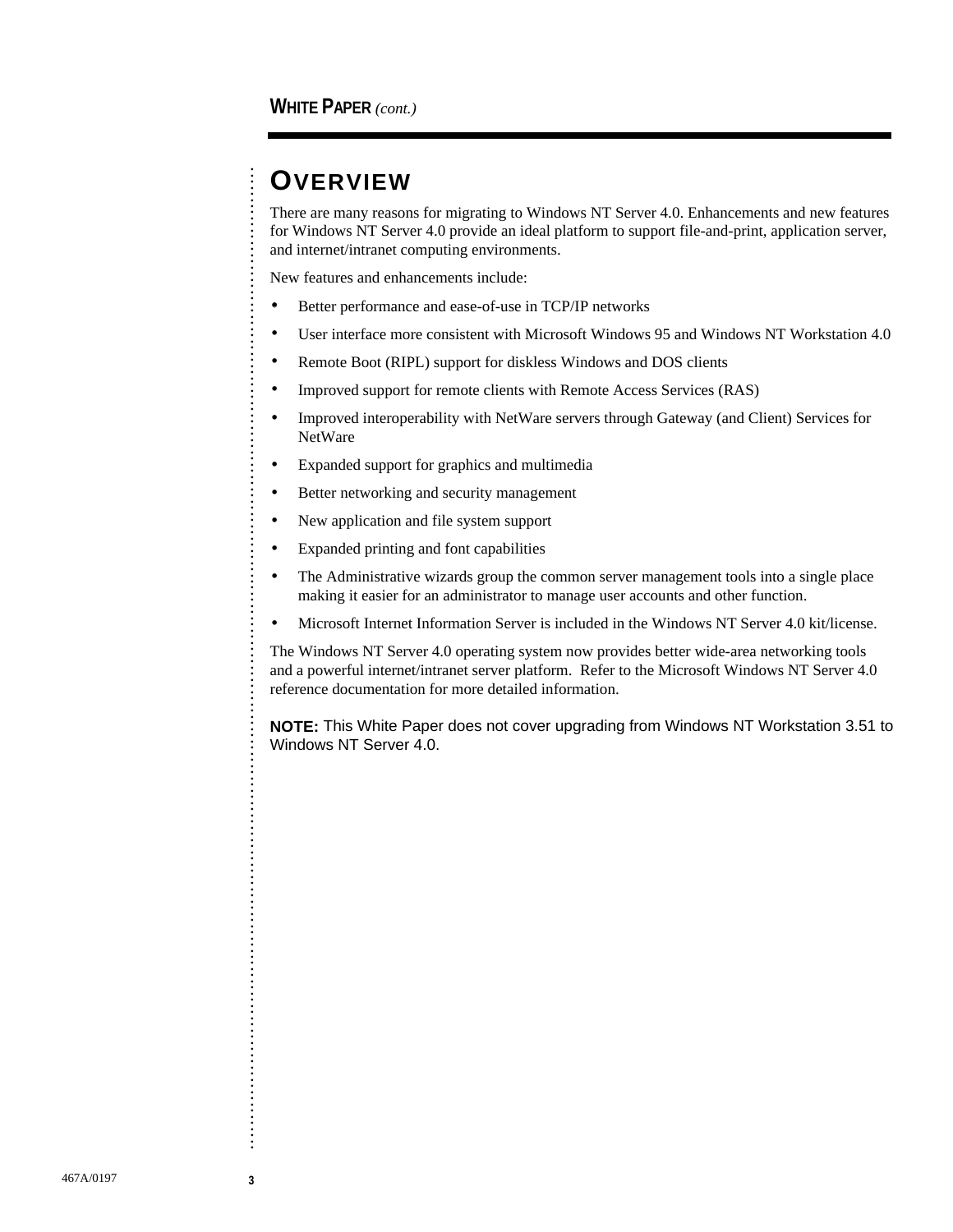#### **WINDOWS NT FEATURES NOT AFFECTED BY THE MIGRATION**

Windows NT Server 4.0 upgrade process uses the setting from the following features of Windows NT Server 3.51 to ease the upgrade process:

- Local security accounts
- Custom settings in the registry
- Preferences set for administrative tools and accessories
- Network adapter settings
- Network protocol and service configuration settings

You are not required to perform any special preparation to maintain these features.

#### **CONSIDERATIONS BEFORE MIGRATING**

Before you begin the migration, decide what you want to accomplish and what method you want to use. The method you choose affects the procedures you must perform to accomplish your goals.

**No matter which method you choose, Compaq highly recommends that you backup your system BEFORE you begin the upgrade process.**

Compaq has identified some considerations that might affect your configuration and migration method. These considerations are as follows:

- If you intend to keep a copy of Windows NT Server 3.51 on the server with Windows NT Server 4.0, you must:
	- Maintain the data integrity in current file systems and partitions.
	- − Completely backup your server.

This White Paper does not cover running dual versions of Windows NT on your server. However, if you decide to maintain dual versions, Compaq recommends that you refer to the documentation set provided with the Microsoft Windows NT Server 4.0 software.

- If your installation consists of domain controllers and multiple servers, you might need to perform a sequence of upgrades. Microsoft recommends that you upgrade the Primary Domain Controller (PDC) on a Windows NT Server 3.51 network to Windows NT Server 4.0 before upgrading the Backup Domain Controller(s) (BDC). If you upgrade a server that is not the PDC first, all the new security information installed for Windows NT Server 4.0 is replaced when the server restarts. The server automatically replicates all information from the Windows NT Server 3.51 Domain controller. You can eliminate this problem by first upgrading the Primary Domain Controller.
- If you are upgrading without Compaq SmartStart, you must install the Compaq Support Software, (which updates or installs Compaq device drivers and support software) after installing the Windows NT Server 4.0 operating system.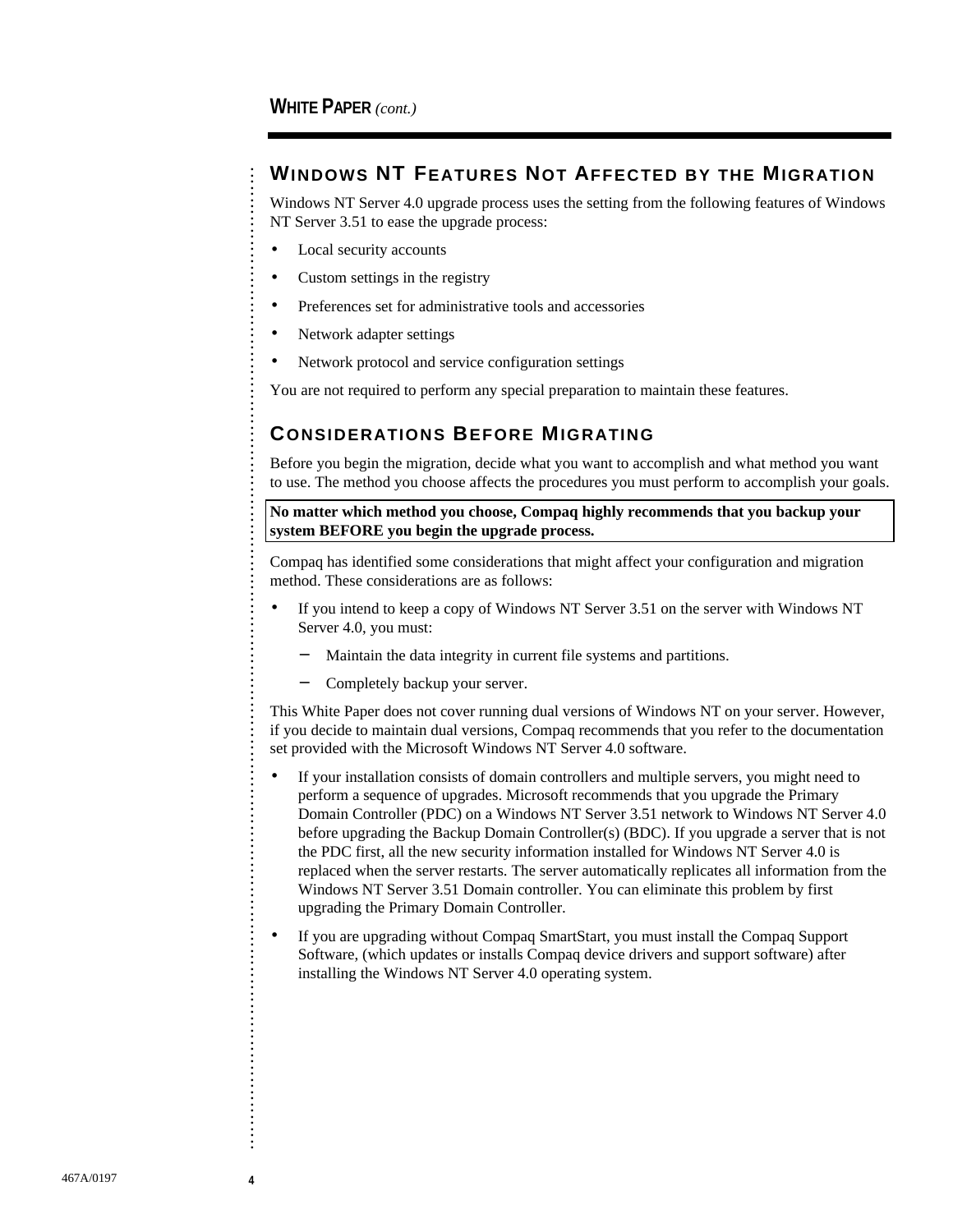#### **COMPAQ MIGRATION SCENARIOS**

Compaq tested four migration scenarios. Each migration scenario was performed as an in-place upgrade. The Windows NT Server 4.0 replaces the Windows NT Server 3.51 operating system.

Details on the migration configuration are located before the text describing the scenarios.

**NOTE:** If you want to maintain dual installations, Compaq recommends that you refer to the documentation set provided with the Windows NT Server 4.0 software.

#### **OUTLINE OF THE MIGRATION PROCESS**

The following list contains the basic tasks involved in the migration process:

- Backup the server
- Determine hard drive space requirements
- Obtain current Windows NT 3.51 support (SSD)
- Disable startup options /services
- Upgrade Windows NT Server
- Upgrade non-Microsoft drivers
- Re-install disabled options/services
- Install the SSD
- Re-install the Compaq Insight Manager Agents
- Install the Microsoft Service Pack

#### **Backup the Server**

**Compaq highly recommends that you backup your server BEFORE you begin the upgrade process.**

#### **Determine Hard Drive Space Requirements**

The Windows NT Server 4.0 Setup program requires that you reserve temporary hard drive space on the server to perform the upgrade from Windows NT 3.51. The amount of temporary space you need depends on the Setup method you choose. Installing from a network requires more space than installing from CD-ROM.

The following provides an estimate of the temporary hard drive space required by the Windows NT Server 4.0 migration process using either installation method.

- Migrating Windows NT Server 4.0 source files from a network directory Approximately 100 Megabytes
- Migrating using the Windows NT Server 4.0 installation CD from Microsoft Approximately 10 Megabytes

**NOTE:** Windows NT Server 4.0 displays a warning message if the server does not have sufficient hard drive space.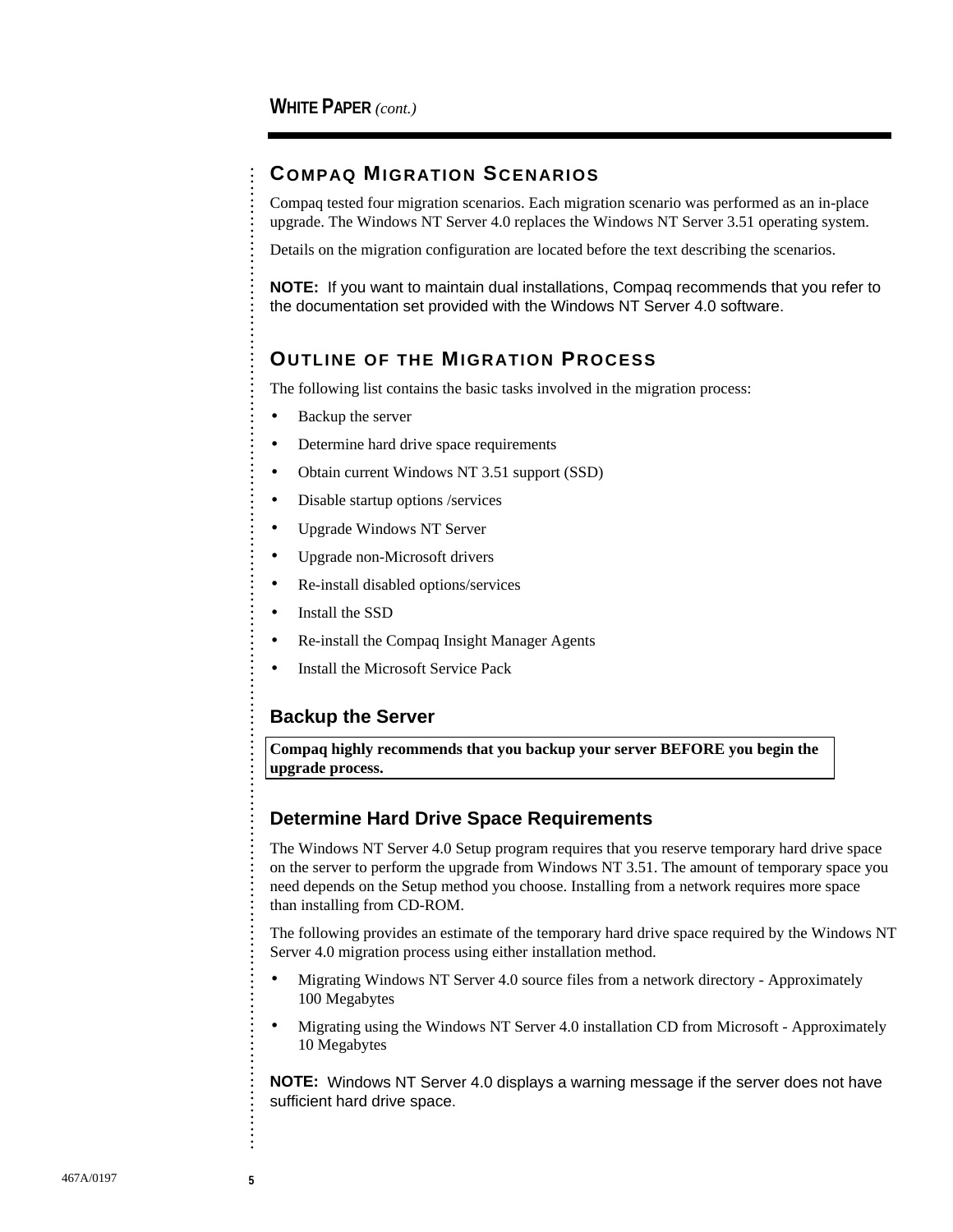. . . . . . . . . . . . . . . . . . . . . . . . . . . . . . . . . . . . . . . . . . . . . . . . . . . . . . . . . . . . . . . . . . . . . . . . . . . . . .

#### **Disable Startup Settings**

It is only necessary to make modifications to the device and/or service setting if any of the devices or services mentioned in the following sections were previously installed or enabled.

**NOTE:** Disabling or enabling the startup services does NOT have a detrimental effect on the upgrade process issues; the upgrade process can continue with all of the appropriate services enabled.

Compaq recommends that you disable certain Service and Device Startup settings before beginning a Windows NT Server 4.0 migration. This can reduce the number of warnings similar to the following message from displaying during the installation process:

At least one service or driver failed during system startup. Use the Event Viewer to examine the Event Log for details.

#### **Disabling Insight Agents and SNMP Services**

Follow these steps:

- 1. Select the *Main Window*.
- 2. Select the *Control Panel* applet.

#### 3. Open the Services applet. The following screen displays:

|                                     | <b>Services</b> |                  |           |              |
|-------------------------------------|-----------------|------------------|-----------|--------------|
| Service                             | Status          | Startup          |           | <b>Close</b> |
| Insight Agents                      | <b>Started</b>  | <b>Automatic</b> | $\bullet$ |              |
| License Logging Service             | Started         | Automatic        |           | <b>Start</b> |
| Messenger                           | Started         | Automatic        |           |              |
| Net Logon                           |                 | Manual           |           | <b>Stop</b>  |
| Network DDE                         |                 | Manual           |           |              |
| Network DDE DSDM                    |                 | Manual           |           | Pause        |
| NT LM Security Support Provider     |                 | Manual           |           | Continue     |
| OLE                                 | Started         | Manual           |           |              |
| Remote Procedure Call (RPC) Locator |                 | Manual           |           |              |
| <b>Startup Parameters:</b>          |                 |                  |           | Startup      |
|                                     |                 |                  |           | <b>Help</b>  |

4. Highlight *Insight Agents* then select *Startup*.

The Services dialogue screen displays (shown on next page).

. . . . . . . . . . . . . . . . . . . . . . . . . . . . . . . . . . . . . .

. . . . . . . . . . . . . . . . . . . . . . . . . . . . . . . . . . . . . . . . . . . .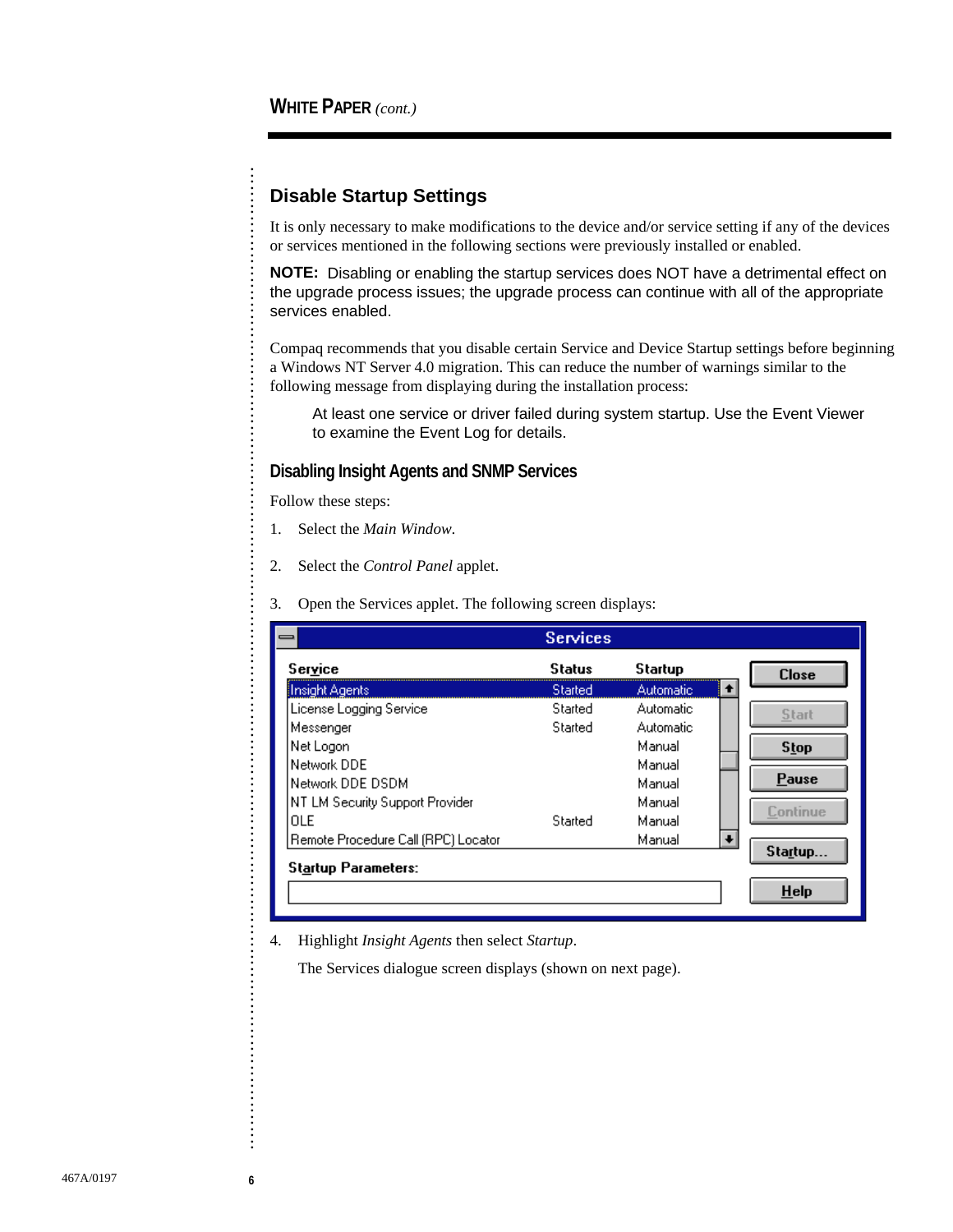. . . . . . . . . . . . . . . . . . . . . . . . . . . . . . . . . . . . . . . . . . . . . . . . . . . . . . . . . . . . . . . . . . . . . . . . . . . . . . . . . . . . . . . . . . . . . . . . . . . . . . . . . . . . . . .

|                                                                         | Service                                |           |
|-------------------------------------------------------------------------|----------------------------------------|-----------|
| Service:<br>Insight Agents                                              |                                        |           |
| Startup Type                                                            |                                        | <b>OK</b> |
| $\bigcirc$ <u>A</u> utomatic                                            |                                        |           |
| ○ <u>M</u> anual                                                        |                                        | Cancel    |
| <b><i>ODisabled</i></b>                                                 |                                        | $He$ lp   |
| Log On As:<br>◉ System Account<br>$\bigcirc$ This Account:<br>Password: | Allow Service to Interact with Desktop |           |
| Confirm<br>Password:                                                    |                                        |           |

- 5. Change the "Startup Type" to *Disabled*. Select *OK* to accept the setting.
- 6. Select "Close" to exit the service applet.

 If you previously installed the SNMP Service, it should also be disabled via the Control Panel Services applets. To disable the SNMP Service, repeat steps 1-5, replacing Insights Agents with SNMP Service in step #4.

#### **Disabling Compaq ProLiant Storage System and Compaq Systems Management Services Devices**

You must disable the Compaq ProLiant Storage System setting before you upgrade to Windows NT 4.0 to avoid Service Management errors.

1. Access the Windows NT Server Control Panel, then select *Devices*. The following screen displays:

| <b>Devices</b><br>—                           |                |           |  |              |
|-----------------------------------------------|----------------|-----------|--|--------------|
| Device                                        | <b>Status</b>  | Startup   |  |              |
| Cdaudio                                       |                | System    |  | <b>Close</b> |
| Cdfs                                          |                | Disabled  |  |              |
| cirrus                                        | Started        | System    |  | Start        |
| COMPAQ ENET-TR Driver                         | Started        | Manual    |  |              |
| Compag NetFlex-3 Driver                       | Started        | Manual    |  | Stop         |
| Compag Network Management Protocol Dr Started |                | Automatic |  |              |
| Compag ProLiant Storage System                | <b>Started</b> | System    |  | Startup.     |
| Compag Remote Insight Board Driver            |                | System    |  |              |
| Compag SCSI Device Monitor                    | Started        | Boot      |  | <b>Help</b>  |

. . . . . . . . . . . . . . . . . . . . . . . . . . . . . . . . . . . . . . . . . . . . . . . . .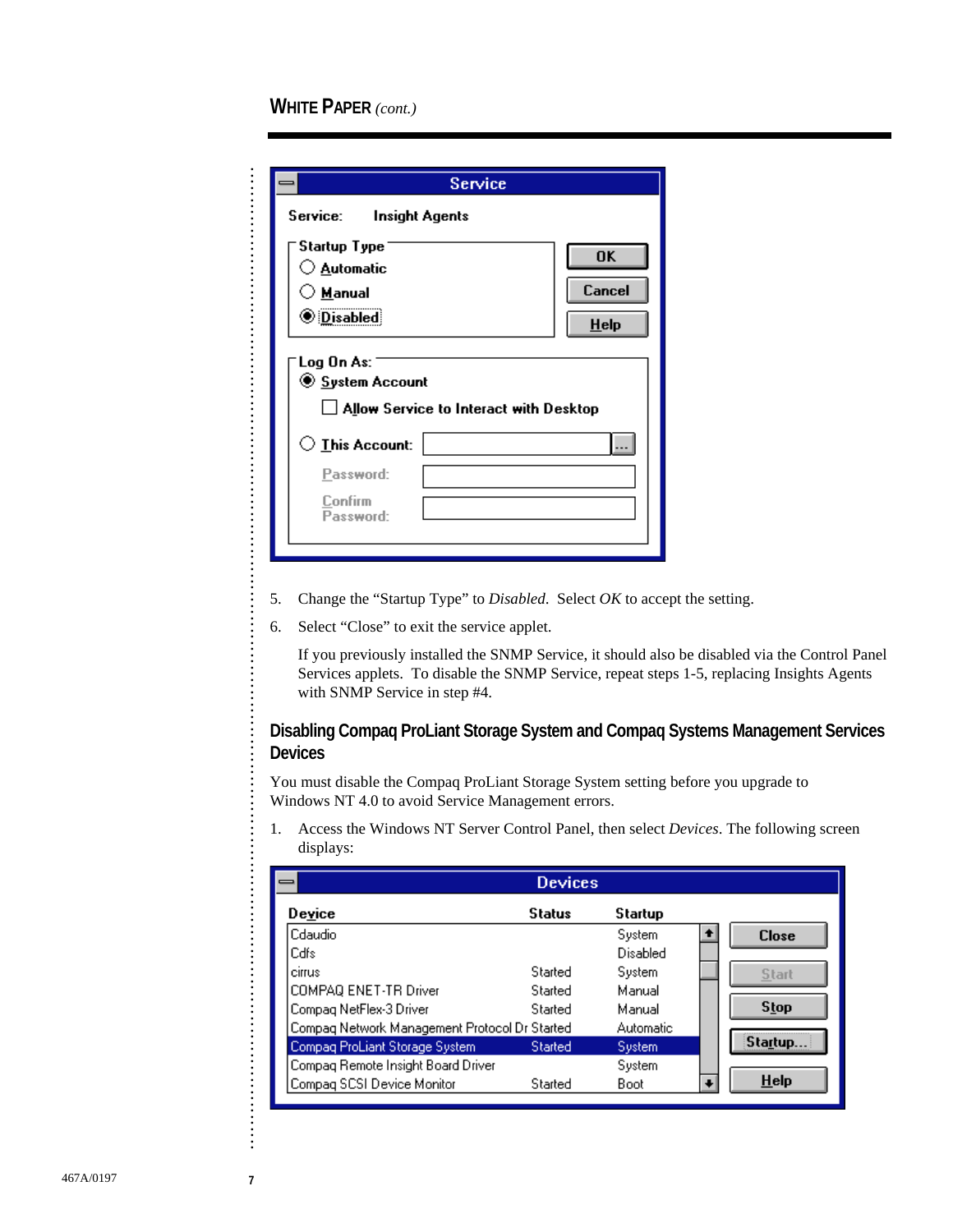2. Highlight *Compaq ProLiant Storage System* then select *Startup*. The Compaq SCSI Device Monitor dialogue screen displays:

| Device                                                                                                                  |                                |  |  |  |
|-------------------------------------------------------------------------------------------------------------------------|--------------------------------|--|--|--|
| Device:                                                                                                                 | Compag ProLiant Storage System |  |  |  |
| <sup>-</sup> Startup Type<br>$\bigcirc$ Boot<br>$\bigcirc$ System<br>◯ <u>A</u> utomatic<br>○ Manual<br><b>Disabled</b> | <b>OK</b><br>Cancel<br>$He$ lp |  |  |  |

3. Change the "Startup Type" to *Disabled*. Select *OK* to accept the setting and select *Yes* to confirm the selection.

**NOTE:** A message displays warning you that changing these settings might cause the system to become unstable. Ignore the message and select Yes to continue.

- 4. To disable the Compaq Systems Management Service, repeat steps 1-3, replacing Compaq ProLiant Storage System with Compaq Systems Management Service in step #2.
- 5. Select *Close* to exit the Devices applet.

**NOTE:** If you plan on maintaining both versions of Windows NT on your server, do not disable the Compaq SCSI Device Monitor. If a warning message displays after the upgrade process is complete, select  $OK$  to continue with the installation process. You can return to the Event Viewer later to view the Event Log and make any necessary modifications.

#### **Compaq Software Support Diskette Installation Overview**

Compaq recommends that you upgrade to the latest SSD version if your SSD version is earlier than 1.18.

The following screen displays after you run Setup on the Compaq Software Support Diskettes: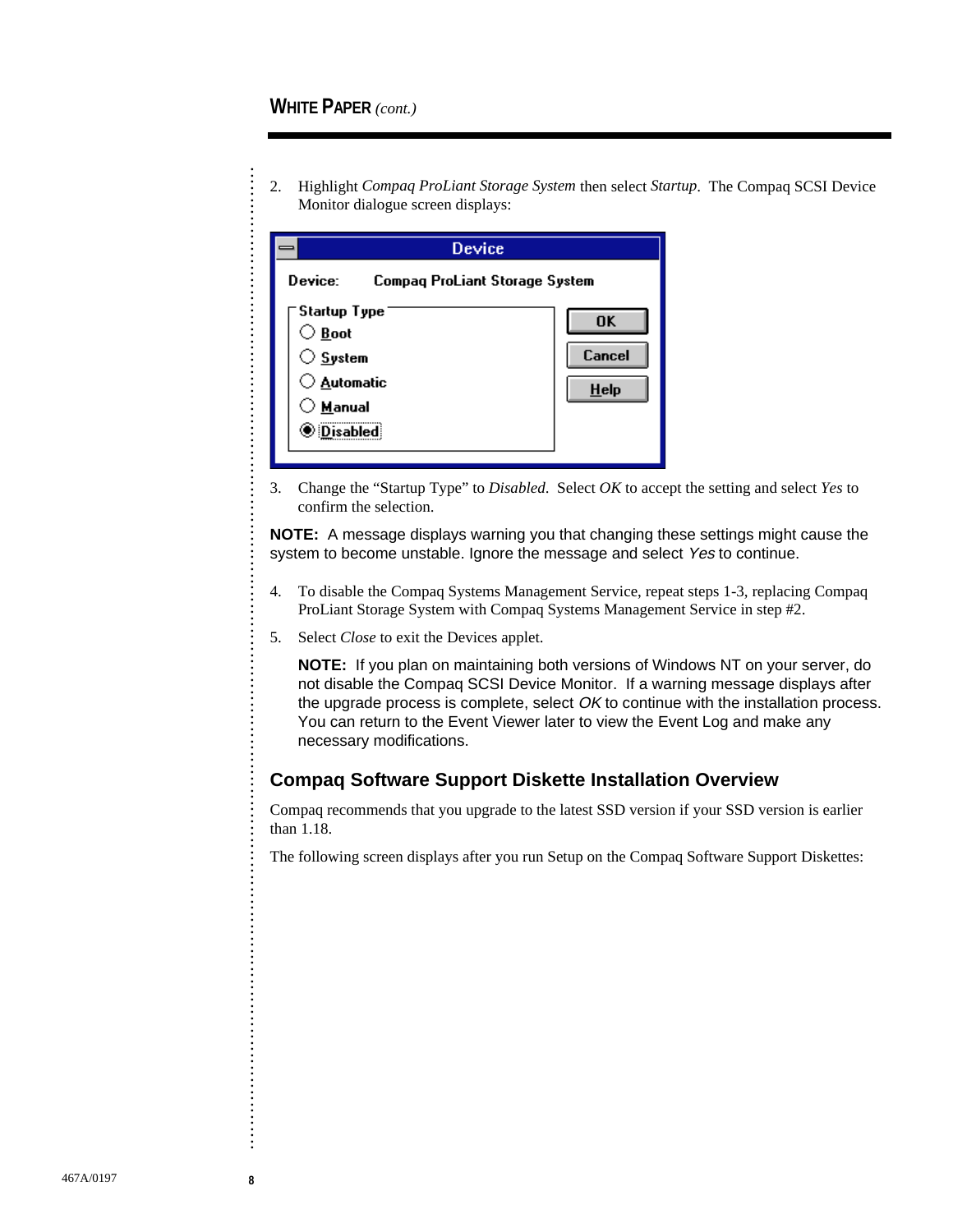. . . . . . . . . . . . . . . . . . . . .

. . .

.......................

. . . . . . . . . . . . . . . . . . . . . . . . . . . . . . . . . . . . . . . . . . . . . . . . . . . . . . . . . . . . . . . . . . . . . . .

|  | <b>Setup Installation Options</b>                                                                                                                                                                                               |                      |  |  |
|--|---------------------------------------------------------------------------------------------------------------------------------------------------------------------------------------------------------------------------------|----------------------|--|--|
|  | Welcome to the Compaq Support Software installation<br>and maintenance program for Microsoft Windows NT.<br>This program allows you to install, remove, and/or update<br>current devices, drivers, and services on your system. |                      |  |  |
|  |                                                                                                                                                                                                                                 |                      |  |  |
|  | Please select one of the following options:                                                                                                                                                                                     |                      |  |  |
|  | This option allows setup to determine what components need.<br>Express<br>to be updated or installed on your system.                                                                                                            |                      |  |  |
|  | This option lets you customize what components are<br>Custom<br>installed, removed, and updated on your system.                                                                                                                 |                      |  |  |
|  | This option displays new or modified features found on the<br>What's New<br>current version of the Compag SSD for Windows NT.                                                                                                   |                      |  |  |
|  | This option displays more detailed information on the Compaq<br><b>Help</b><br>SSD Setup program for Windows NT.                                                                                                                |                      |  |  |
|  |                                                                                                                                                                                                                                 | COMPAQ<br>Exit Setup |  |  |

Select the **Express** button, which installs or upgrades the appropriate drivers depending on your hardware configuration.

The following screen is a sample display of the SSD **Express** selection. Select the **update** button to continue the SSD installation or upgrade process.

| <b>Setup - Express Installation</b> |                                                                                                                                                                                                                      |         |        |  |
|-------------------------------------|----------------------------------------------------------------------------------------------------------------------------------------------------------------------------------------------------------------------|---------|--------|--|
|                                     | The following list identifies components which have been detected on your<br>system that need to be updated or installed.<br>Click on the checkboxes to select or unselect components to be updated or<br>installed. |         |        |  |
| Component Name                      |                                                                                                                                                                                                                      | Current | New    |  |
|                                     | <b>MAR</b> Compag System Management Driver                                                                                                                                                                           | 1 2N    | 1.21   |  |
|                                     | Compag 32-Bit SCSI-2 Controllers                                                                                                                                                                                     | 1.20    | 1.21   |  |
|                                     | <b>ME</b> Compag Drive Array                                                                                                                                                                                         | 1.20    | 1.21   |  |
|                                     | <b>Many Compaq Array Configuration Utility</b>                                                                                                                                                                       | 1.02    | N/A    |  |
|                                     | Compaq NetFlex-3 Driver                                                                                                                                                                                              | 1.20    | 1.21   |  |
|                                     |                                                                                                                                                                                                                      |         |        |  |
| Uodate                              | Cancel                                                                                                                                                                                                               | Help    | COMPAC |  |

. . . . . . . . . . . . . . . . . . . . . . . . . . . . . . . . . . . . . . . . .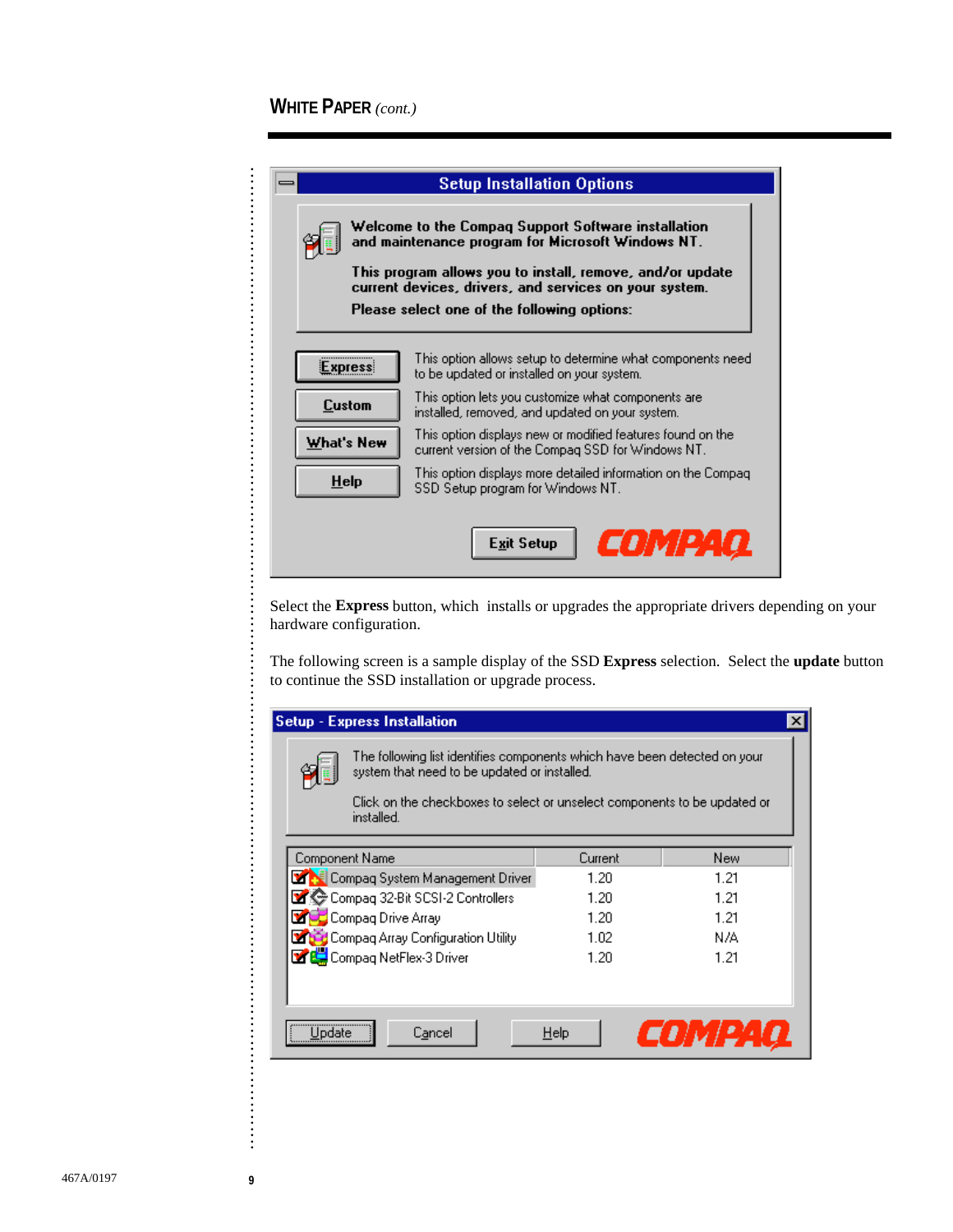#### **Migration Scenario 1**

#### **Windows NT 4.0 Set-Up Method**

The following steps describe the process and when upgrading from an installation of Windows NT Server 3.51 CD from Compaq SmartStart (SSD 1.18B) on a Compaq ProLiant 5000 directly from the Windows NT 4.0 CD-ROM.

#### TABLE 1 COMPAQ PROLIANT 5000 SERVER MIGRATION SCENARIO 1 CONFIGURATION

| System Processor(s)        | Four 166-MHz Pentium Pro                                                                 |
|----------------------------|------------------------------------------------------------------------------------------|
| Memory                     | 128 MB                                                                                   |
| Disk Controller            | Compag SMART-2/P Controller                                                              |
| <b>Drive Configuration</b> | Two 4-GB (RAID1)                                                                         |
| Network Controller         | Compag NetFlex-3 100 VG Controller                                                       |
| <b>Operating System</b>    | Compag SmartStart Windows NT Server 3.51, Windows NT Server 4.0                          |
| Software                   | Windows NT SSD, version 1.19 and Compag Insight Management Agents, version 3.10 or later |

1. Backup your server completely, including the Registry.

2. Obtain the latest Compaq Support Software Disk (SSD 1.20 or higher). Obtain the latest SmartStart CD to obtain the latest Compaq Support utilities or consult the Compaq Web site (www.compaq.com).

If you previously installed SNMP Service, disable it. See pages 6 - 7.

 If you previously installed the Compaq Insight Manager Agents, disable them. See pages 6 - 7.

 If you currently have the Compaq ProLiant Storage System installed, disable it. See pages 7 - 8.

- 3. You can choose from the following Windows NT 4.0 installation methods:
	- Direct CD-ROM install
	- − Boot-up floppies

**NOTE:** This scenario used the direct CD-ROM method.

4. Insert the Windows NT 4.0 CD into the CD-ROM drive.

- a) From the file manager, select the drive letter that represents the CD-ROM drive.
- b) Change to the i386 directory. Select *File* then select *Run* from the menu.
- c) Type: **winnt32 /b** (To create boot floppies, you would type **winnt32 /ox** in the same i386 directory.)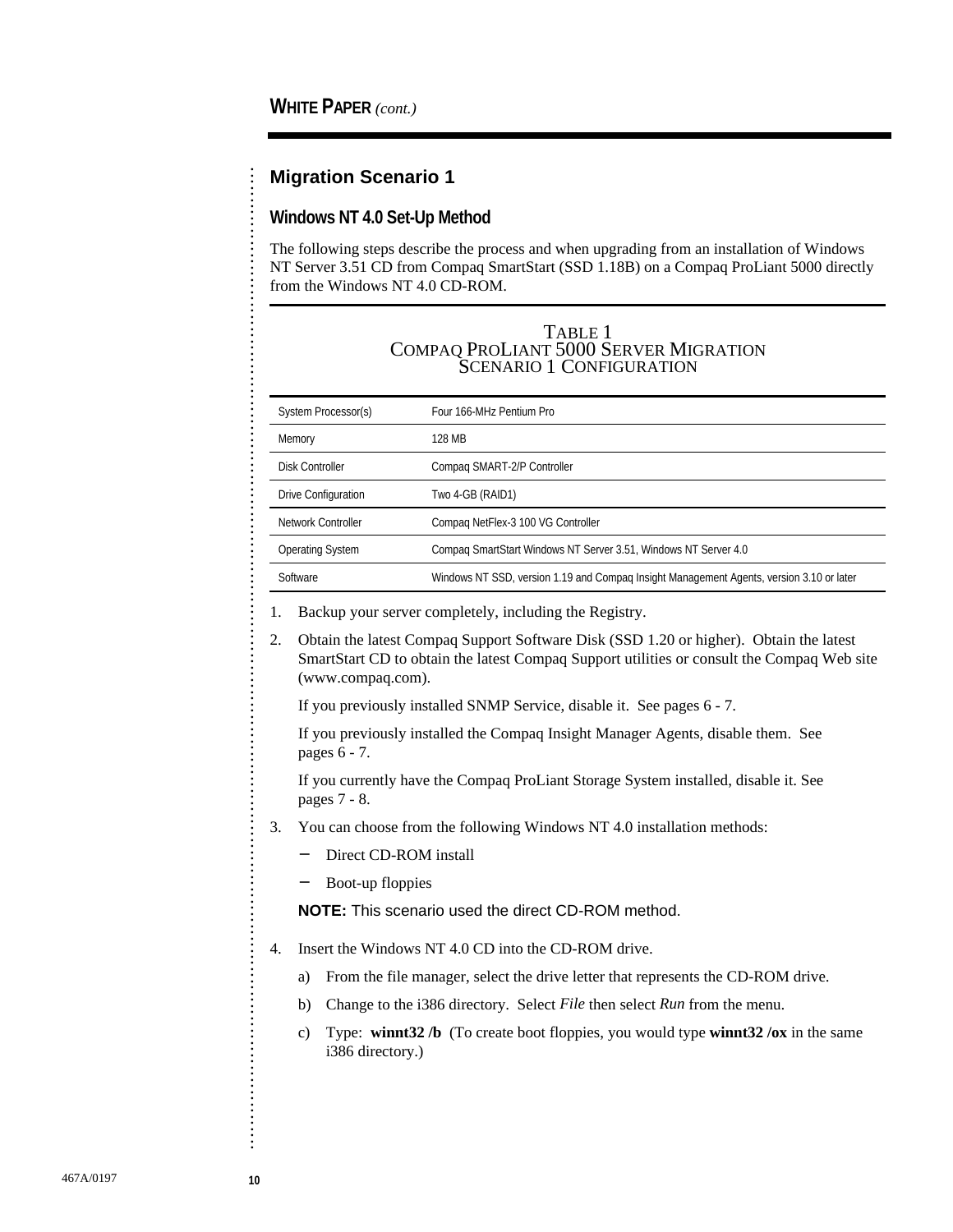- 5. The "Windows NT 4.0 Installation/Upgrade" screen displays. Press **Enter** when you are prompted; this starts the installation of Windows NT Server 4.0. Follow the instructions and remove the CD from the drive when you are prompted.
- 6. When the system re-starts, the Microsoft install might detect a CPQARRAY or another type of hard disk controller. You are then asked to enter additional driver information. Your available choices are:
	- − Press the **Enter** key to continue, or
	- − Press the letter **S** to specify additional drivers, or
	- − Press **F3** to exit.

 Select **Enter**. If you choose to specify additional drivers, you must have the latest Compaq Support Software.

- 7. Press the **Enter** key to continue. The licensing screen displays. After reading the licensing agreement, press **F8** for "I agree" or press **ESC** for "I do not agree".
- 8. The next screen asks if you want to:
	- − Press **Enter** to upgrade, or
	- − Press the letter **N** to install a new version, or
	- − Press **F3** to exit.

Select **Enter** to upgrade.

- 9. You may then choose to scan the hard drive or skip detection.
	- − Press **Enter** to scan the hard drive, or
	- − Press **ESC** to skip detection.

Press **Enter** to scan your hard drive.

10. After your disk scan completes, a rectangular bar displays in the lower half of the screen or monitor, indicating files are being copied to your hard disk. At some point during the file copy process, the following message might display:

Setup has determined the following file did not originate from Microsoft: oemnadnf.inf

This file may have been provided by your hardware manufacturer.

Your choices are:

- − Press **Enter** to replace the file, or
- − Press **ESC** to skip file, or
- − Press **F1** for help.

Press **ESC** to skip the file.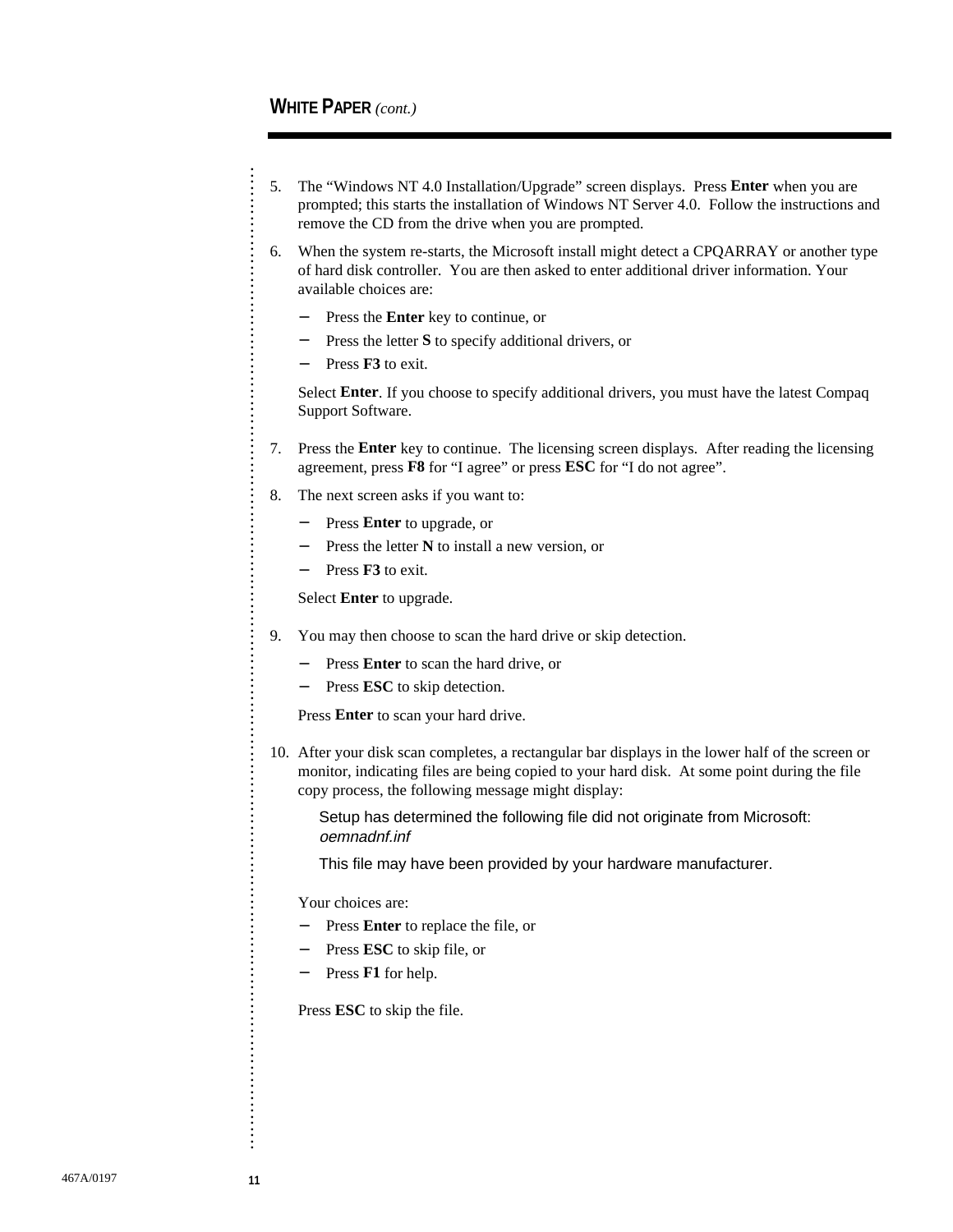. . . . . . . . . . . . . . . . . . . . . . . . . . . . . . . . . . . . . . . . . . . . . . . . . . . . . . . . . . . . . . . . . . . . . . . . . . . . . . . . . . . . . . . . . . . . . . . . . . . . . . . . . . . . . . . . . . . . . . . . . . . . . . . . . . . . . . . . . . . . . . . . . . . . . . . . . . . . . . . .

11. A similar message displays again at some point in the file copy process:

Setup has determined the following file did not originate from Microsoft: netflx.dll

This file may have been provided by your hardware manufacturer.

Press **ESC** to skip the file; the setup process continues to completion.

**NOTE:** If you have the Compaq Smart SCSI Array Controller installed, a similar message might display. Press **ESC** to skip the file in each case encountered.

- 12. When you are prompted, re-start the computer and the set up process continues.
- 13. Re-insert the Windows NT 4.0 CD when prompted. Wait several seconds before pressing the *OK* button, otherwise a message repeatedly displays requesting that you insert the Windows NT 4.0 CD in the CD-ROM drive.
- 14. You are asked to verify that the hardware configuration listed matches your computer. If your hardware matches, press **Enter** to continue, otherwise select the correct hardware configuration.
- 15. When requested, enter your registration ID or number.
- 16. Setup prompts you to create an Emergency Repair Diskette at this point. Insert a blank, formatted diskette into the drive and select *OK*.

**IMPORTANT:** Compaq and Microsoft recommend that you create an Emergency Repair Diskette.

- 17. The next screen asks you to select the most common components. The Accessories, Communications, Games, Multimedia and Accessibility Options are selected by default. You may alternatively choose the option, "Show me the list of components so I can choose."
- 18. Press **Enter** to continue or choose additional components.
- 19. Select the *next* button to upgrade the Windows Network Services.
- 20. Select the *Finish* button.

The system restarts when the file copying and basic upgrade process is completed.

21. After you log on the first time in the Windows NT 4.0 environment, several error messages might display. The following table lists these messages and some comments about them.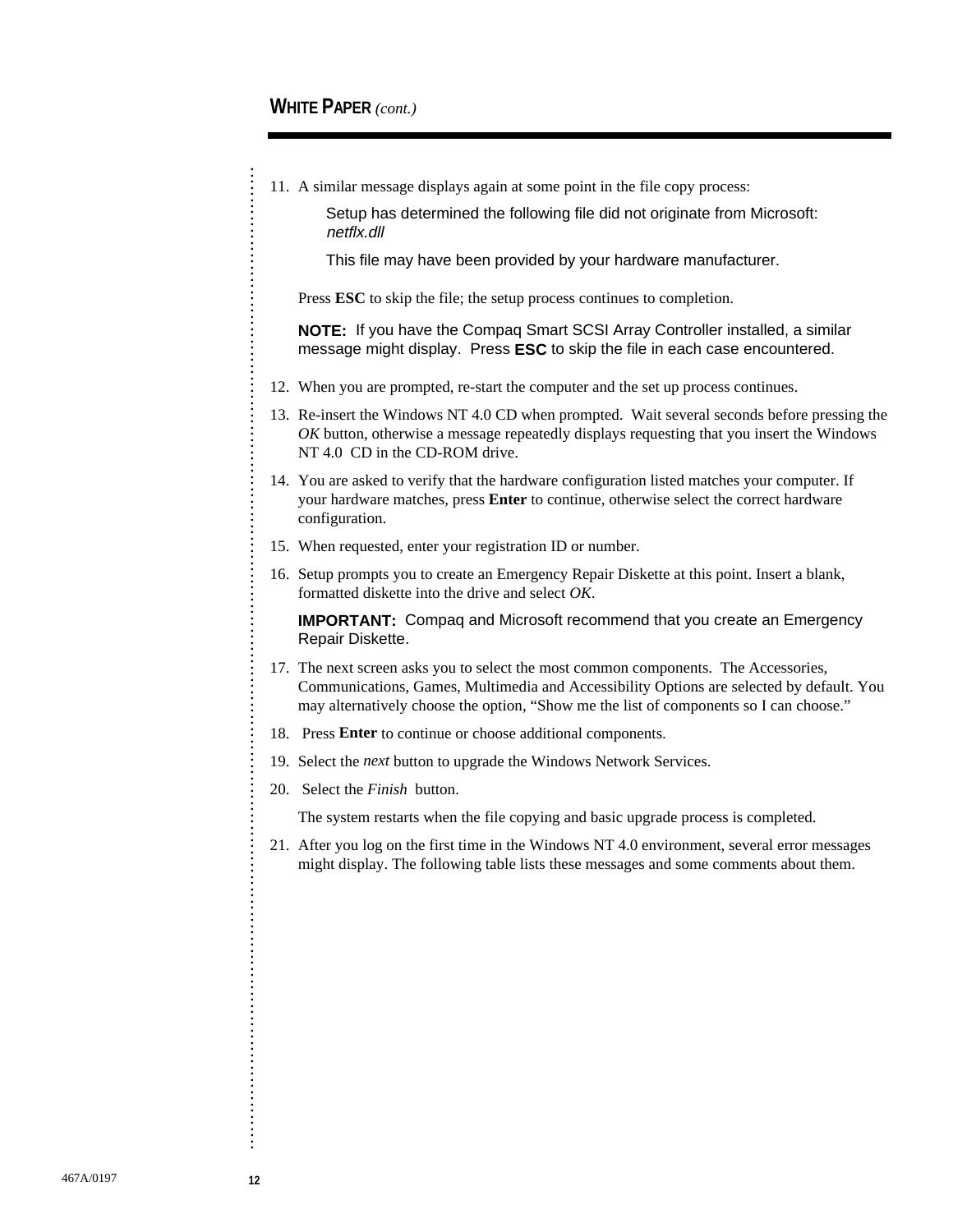| <b>Error Message</b>                                                                                                                               | Comment                                                                                                                                                                    |
|----------------------------------------------------------------------------------------------------------------------------------------------------|----------------------------------------------------------------------------------------------------------------------------------------------------------------------------|
| SNMP.EXE unable to locate SNMPAPI.DLL in<br>specified path                                                                                         | The SNMP error usually occurs if you fail or disable the<br>service before starting.                                                                                       |
| DHCP Server will now terminate because existent<br>database needs conversion to NT SVR format.<br>DHCP will auto start after conversion.           | The DHCP error only occurs if you previously installed<br>DHCP.                                                                                                            |
| WINS cannot come up because it needs conversion<br>to Windows NT SVR format. Click OK to terminate<br>WINS, WINS will auto start after conversion. | The WINS error only occurs if you previously installed<br>WINS.                                                                                                            |
| Service Control Manager states that at least one<br>service or driver failed during start-up.                                                      | There can be multiple causes of this error message, check<br>the event viewer or log under Administration Tools and<br>correct any issues that might have been overlooked. |

- 22. Remove SNMP and re-install the SNMP Services from the Control Panel icon, select the *NETWORK* applet, select the Services tab (next to the Identification tab), double click on the *SNMP Service*, follow the instructions. It is necessary first to remove the SNMP services and then re-install them.
- 23. Install SSD 1.20, or later, select *Express*, update all the necessary components, and reboot the server.
- 24. Reboot the server.
- 25. Re-install the Compaq Insight Manager Agents (version 3.10 or higher), if they were previously installed, from the Compaq System Manager CD. Select *Update* to load the latest version of the Compaq Insight Manager Agents. Reboot the computer or server. If you choose to re-install a pre-existing version, remove the Agents before re-installing.

**NOTE:** Always install the Compaq SSD program and reboot the server before installing the Compaq Insight Manager Agents.

- 26. You can optionally install Microsoft Service Pack 2.
- 27. Your upgrade should be complete. However, check the Event Viewer for additional information.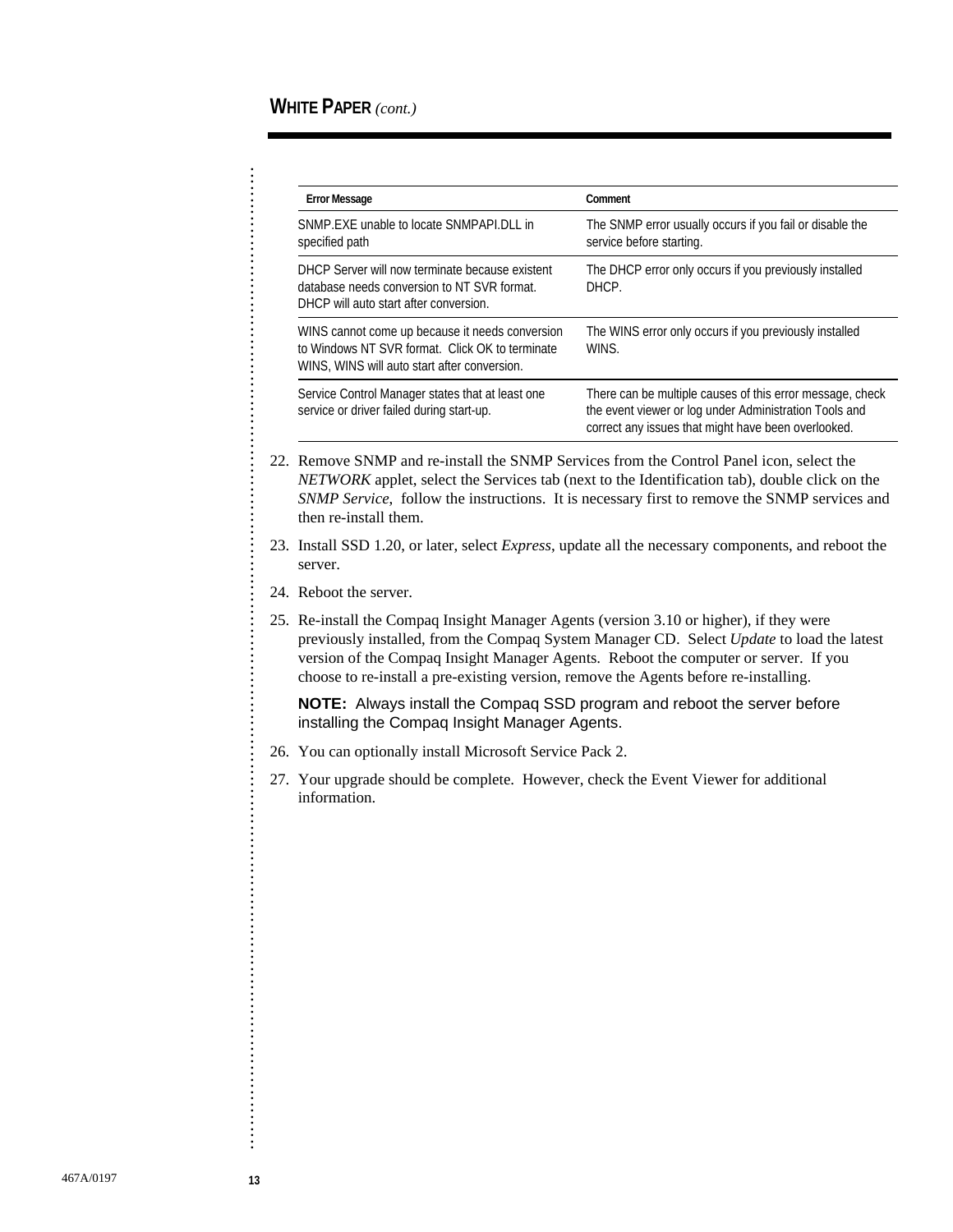. . . . . . . . . . . . . . . . . . . . . . . . . . . . . . . . . . . . . . . . . . . . . . . . . . . . . . . . . . . . . . . . . . . . . . . . . . . . . . . . . . . . . . . . . . . . . . . . . . . . . . . . . . . . . . . . . . . . . . . . . . .

#### **Migration Scenario 2**

The following steps outline the process when upgrading to Windows NT 4.0 from Windows NT Server 3.51 CD from Compaq SmartStart (SSD 1.18B) on a Compaq ProLiant 4000 using boot floppies. The server migration to Windows NT Server 4.0 was performed using Microsoft Windows NT Server 4.0 CD.

#### TABLE 2 COMPAQ PROLIANT 4000 SERVER MIGRATION SCENARIO 2 CONFIGURATION

| System Processor(s)       | Four 166-MHz Pentium Pro                                                                 |
|---------------------------|------------------------------------------------------------------------------------------|
| Memory                    | 64 MB                                                                                    |
| <b>Disk Controller</b>    | Compag SMART-2/P Controller                                                              |
| Drive Configuration       | Three 4-GB (RAID0) - No Fault Tolerance                                                  |
| <b>Network Controller</b> | Compag NetFlex-3 100 VG Controller                                                       |
| <b>Operating System</b>   | Compag SmartStart Windows NT Server 3.51, Windows NT Server 4.0                          |
| Software                  | Windows NT SSD, version 1.19 and Compag Insight Management Agents, version 3.10 or later |
|                           |                                                                                          |

If you previously installed the SNMP Service, disable it. See pages 6 - 7.

If you previously installed the Compaq Insight Manager Agents, disable them. See pages 6 - 7.

If you currently have the Compaq ProLiant Storage System installed, disable it. See pages 7 - 8.

**NOTE:** Before you migrate your server to Windows NT Server 4.0, read the topic, "Considerations Before Migrating" on page 4. It contains important information that affects your installation regardless of the method you choose.

#### **Creating Windows NT 4.0 Boot Diskettes**

The Microsoft Windows NT 4.0 CD is bootable. However, there may be instances where creating boot diskettes is desirable. The following steps outline the boot diskettes creation process using the Setup program included with the Windows NT Server 4.0 CD:

- 1. While the Windows NT 3.51 Server is live or active, place the Windows NT 4.0 CD into the appropriate drive.
- 2. Change to the drive letter of the CD-ROM. From the I386 directory, through the File Manager RUN command, type **WINNT32 /OX** (not case sensitive), then press **ENTER**. This command starts the boot diskette creation process. The following is a screen shot example which displays the I386 directory.

|                   | Windows NT 4.00 Upgrade/Installation          |  |  |
|-------------------|-----------------------------------------------|--|--|
| <b>MICROSOFT.</b> | Location of Windows NT 4.0 Files:<br>F:\i386  |  |  |
| WINDOWS NT.       | <b>Continue</b><br>Options<br>Exit<br>$He$ lp |  |  |

**NOTE:** You must have three formatted high-density diskettes.

......................................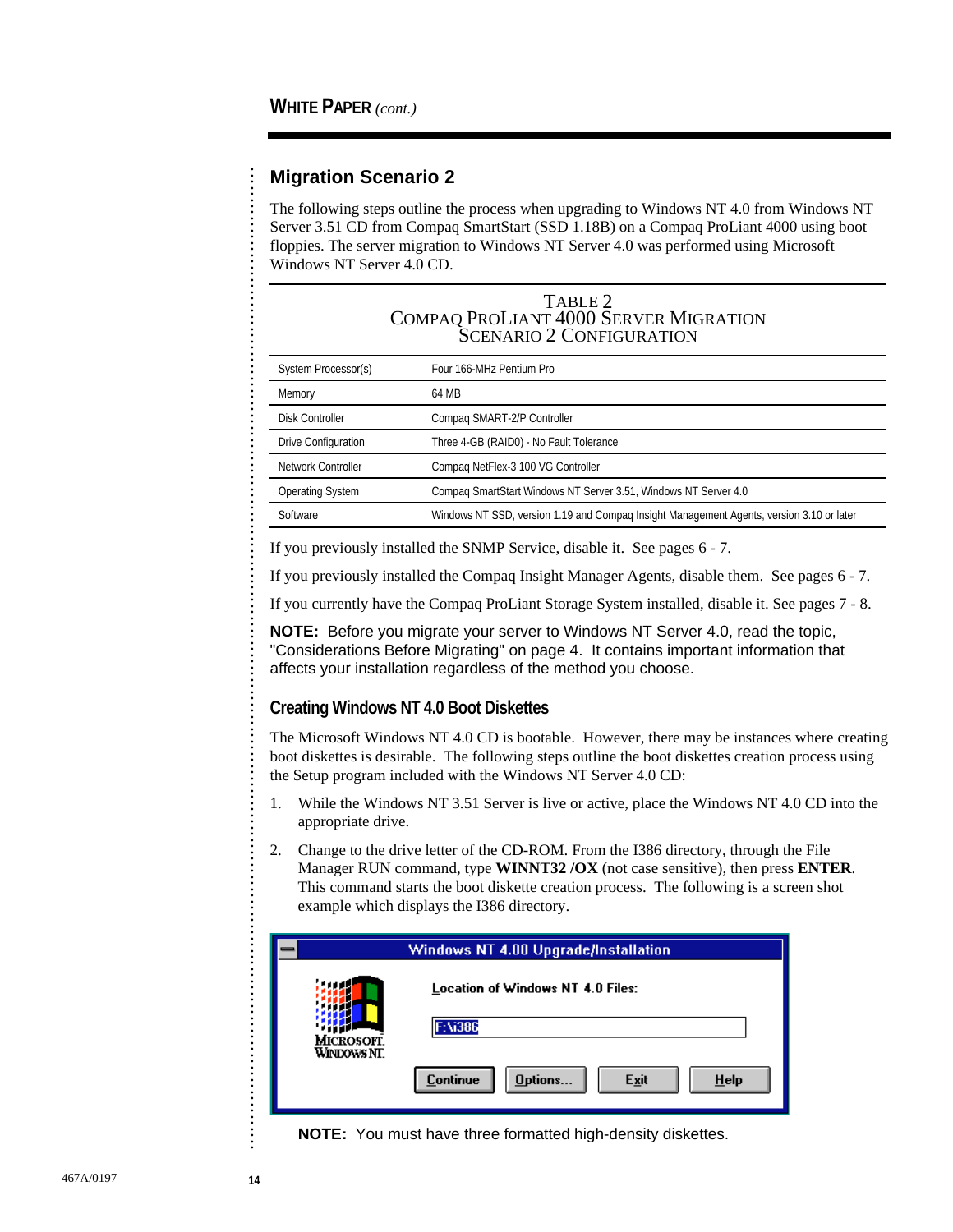. . . . . . . . . . . . . . . . . . . . . . . . . . . . . . . . . . . . . . . . . . . . . . . . . . . . . . . . . . . . . . . . . . . . . . . . . . . . . . . . . . . . . . . . . . . . . . . . . . . . . . . . . . . . . . . . . . . . . . . . . . . . . . . . . . . . . . . . . . . . . . . . . . . . . . . . . . . . . . . .

- 3. Insert a formatted, blank diskette when requested.
- 4. Reboot your system when your diskette creation process is complete. The boot diskette (number one disk) should already be loaded in your primary diskette drive (also, the Windows NT 4.0 CD-ROM should already be inserted in the drive). Follow all instructions.
- 5. You are asked either to press **Enter** to detect a hard disk controller or to press the letter **S** to skip hard disk detection, press **Enter**. Follow the instructions as in Scenario 1, steps 7 - 10.

At some point during the file copy process, the following messages might display:

The file oemnadnf.inf did not originate from the Microsoft CD.

netflx.dll did not originate from the Microsoft CD.

cpqarray.sys did not originate from the Microsoft CD.

 For each message, press **ESC** to skip. Do NOT replace these files or any others that are detected. Follow the instruction on the screen.

- 6. Follow the on-screen instructions. Wait several seconds before pressing the *OK* button, otherwise a message displays requesting that you insert the Windows NT 4.0 CD in the CD-ROM drive.
- 7. The setup process continues. The following error messages might display:

Unable to open the file x:\I386\netflx3.sys…a non-critical error has occurred

 This error may occur for OEMSETUP.INF, NETFLX3.EXE, NETFLX3.HLP, and NETFLX3.CPL or other Compaq files.

In each case, press **ESC** to ignore. These errors are non-critical, as was previously stated.

- 8. Continue the upgrade or install process by following instructions and choosing the software component you want to install.
- 9. Follow the instructions and reboot the system when you are prompted.

**IMPORTANT:** Compaq and Microsoft recommend that you create an Emergency Repair Diskette.

10. When you are prompted, remove the diskette from the drive and restart the server.

 After you log on the first time in the Windows NT 4.0 environment, several error messages might display. These messages depend on whether DHCP, WINS, SNMP were installed or enabled previously on Windows NT 3.51. There might also be a "Dr. Watson error." This occurs when *SNMP.EXE*, *CPQMGMT.EXE* and others could not be located, which causes an access violation (0x00000000) error to display. This error might not occur if SNMP was disabled prior to the upgrade process.

The following table lists several error messages and comments about them.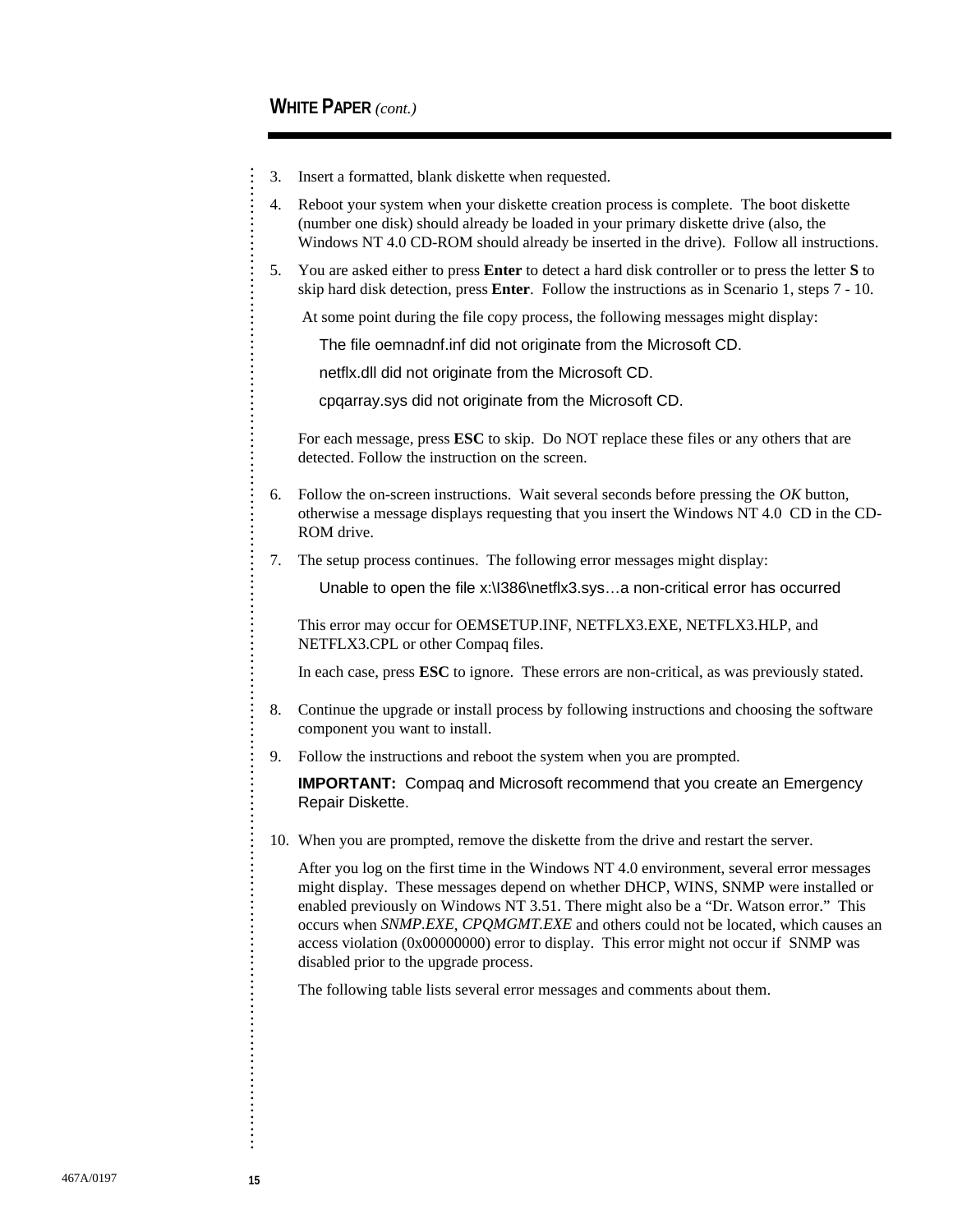| <b>Error Message</b>                                                                                                                               | Comments                                                                                                                                                                      |
|----------------------------------------------------------------------------------------------------------------------------------------------------|-------------------------------------------------------------------------------------------------------------------------------------------------------------------------------|
| SNMP.EXE unable to locate SNMPAPI.DLL in specified<br>path.                                                                                        | The SNMP error only occurs if you enabled the service<br>before starting.                                                                                                     |
| DHCP Server will now terminate because existent<br>database needs conversion to Windows NT SVR format.<br>DHCP will auto start after conversion.   | The DHCP error only occurs if you previously installed<br>DHCP.                                                                                                               |
| WINS cannot come up because it needs conversion to<br>Windows NT SVR format. Click OK to terminate WINS.<br>WINS will auto start after conversion. | The WINS error only occurs if you previously installed<br>WINS.                                                                                                               |
| Service Control Manager states that at least one service<br>or driver failed during start-up.                                                      | There can be multiple causes of this error message.<br>Check the event viewer or log under Administration<br>Tools and correct any issues that might have been<br>overlooked. |

- 11. Remove SNMP and re-install the SNMP Services from the Control Panel icon, select the *NETWORK* applet, select the Services tab (next to the Identification tab), double click on the *SNMP Service*, follow the instructions. Remove the SNMP services and then re-install.
- 12. Install SSD 1.20, or later, select *Express*, update all the necessary components, and reboot the server. Do NOT update the HAL using the Compaq SSD program with version 1.20.
- 13. Reboot the server.
- 14. Re-install the Compaq Insight Manager Agents (version 3.10 or higher), if they were previously installed, from the Compaq System Manager CD. Select *Update* to load the latest version of the Compaq Insight Manager Agents. Reboot the computer or server. If you choose to re-install a pre-existing version, remove the Agents before re-installing.

**NOTE:** Always install the Compaq SSD program and reboot the server before installing the Compaq Insight Manager Agents.

15. You can optionally install Microsoft Service Pack 2.

Your upgrade should be complete. However, check the Event Viewer for additional information.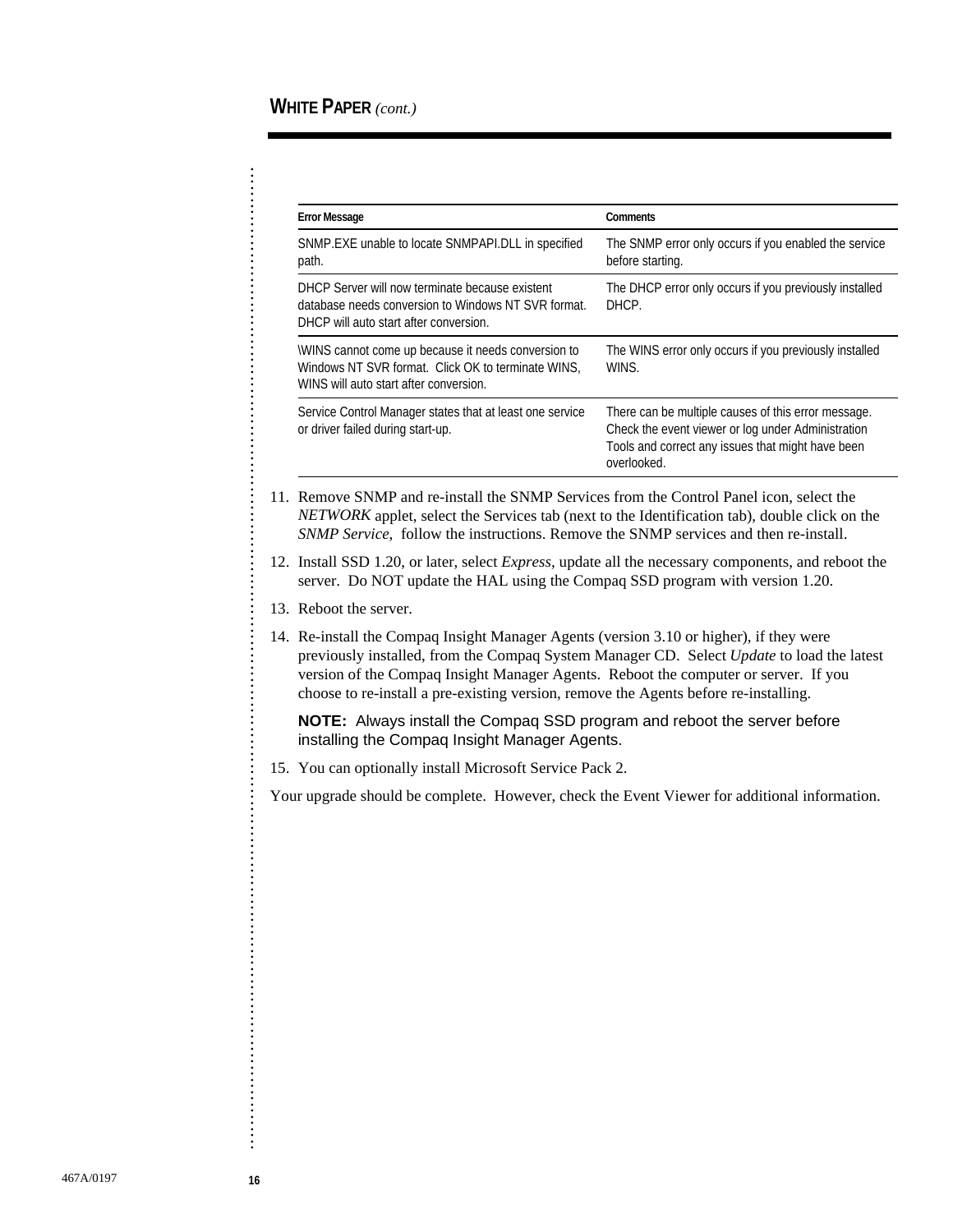#### **Migration Scenario 3**

#### **Windows NT 4.0 Set-up Method**

The following steps outline the process when upgrading from an installation of Windows NT Server 3.51 CD to Windows NT 4.0 on a Compaq ProLiant 5000 directly from the Windows NT 4.0 CD-ROM.

#### TABLE 3 COMPAQ PROLIANT 5000 SERVER MIGRATION SCENARIO 3 CONFIGURATION

| System Processor(s)        | Four 166-MHz Pentium Pro                                                                 |
|----------------------------|------------------------------------------------------------------------------------------|
| Memory                     | 128 MB                                                                                   |
| Disk Controller            | Compag SMART-2/P Controller                                                              |
| <b>Drive Configuration</b> | Two 4-GB (RAID1)                                                                         |
| Network Controller         | Compaq NetFlex-3 100 VG Controller                                                       |
| <b>Operating System</b>    | Compag SmartStart Windows NT Server 3.51, Windows NT Server 4.0                          |
| Software                   | Windows NT SSD, version 1.19 and Compag Insight Management Agents, version 3.10 or later |

1. Backup your server completely.

2. Obtain the latest Compaq Support Software Disk (SSD 1.20 or higher). Secure the latest SmartStart CD to obtain the latest Compaq Support utilities or consult the Compaq Web site (www.compaq.com).

If you previously installed the SNMP Service, disable it. See pages 6 - 7.

If you previously installed the Compaq Insight Manager Agents, disable them. See pages 6 - 7.

 If you currently have the Compaq ProLiant Storage System installed, disable it. See pages 7 - 8.

**NOTE:** Before you migrate your server to Windows NT Server 4.0, read the topic, "Considerations Before Migrating" on page 4. It contains important information that affects your installation regardless of the method you choose.

- 3. You can choose from the following Windows NT 4.0 installation methods:
	- − Direct CD-ROM install
	- − Boot-up floppies

**NOTE:** For this scenario, the Direct CD-ROM method was chosen.

- 4. Insert the CD into the CD-ROM drive.
	- a) From the file manager, select the drive letter that represents the CD-ROM drive.
	- b) Change to the i386 directory.
	- c) Type in **winnt32 /b** (to create boot floppies you would type **winnt32 /ox** in the same i386 directory).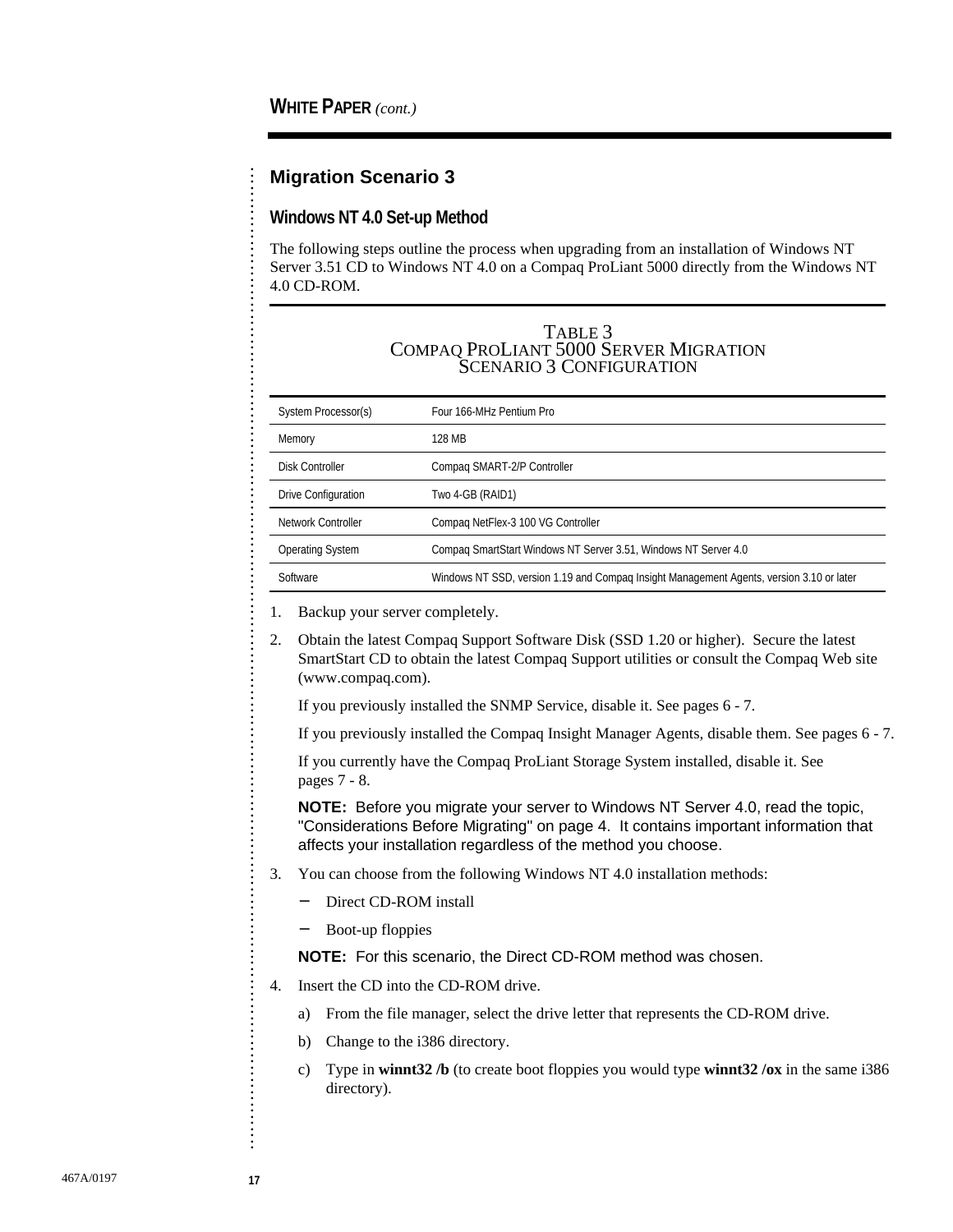. . . . . . . . . . . . . . . . . . . . . . . . . . . . . . . . . . . . . . . . . . . . . . . . . . . . . . . . . . . . . . . . . . . . . . . . . . . . . . . . . . . . . . . . . . . . . . . . . . . . . . . . . . . . . . . . . . . . . . . . . . . . . . . . . . . . . . . . . . . . . . . . . . . . . . . . . . . . . . . .

- 5. The "Windows NT 4.0 Installation/Upgrade" screen displays. Press **Enter** when you are prompted; this starts the installation of Windows NT Server 4.0. Follow the instructions and remove the CD from the drive when you are prompted.
- 6. When the system re-starts, the Microsoft install might detect a CPQARRAY, SymbioLogic C810 PCI SCSI Host Adapter, or another type of hard disk controller. You are then asked to enter additional driver information. You should have the latest Compaq Software Support Diskette (SSD 1.20 or higher) available to insert into the floppy drive when prompted. Your available choices are:
	- − Press the **Enter** key to continue, or
	- − Press the letter **S** to specify additional drivers, or
	- − Press **F3** to exit.

 Select **Enter** if you choose to specify additional drivers you must have the latest Compaq Support Software.

- 7. Press the **Enter** key to continue. The licensing screen displays. After reading the licensing agreement, press **F8** for "I agree" or press **ESC** for "I do not agree".
- 8. The next screen asks if you want to
	- − Press **Enter** to upgrade, or
	- − Press the letter **N** to install a new version, or
	- − Press **F3** to exit.

Select **Enter** to upgrade.

- 9. You may then choose to scan the hard drive or skip detection;
	- − Press **Enter** to scan the hard drive, or
	- − Press **ESC** to skip detection.

Press **Enter** to scan your hard drive.

10. After your disk scan completes, a rectangular bar displays in the lower half of the screen or monitor, indicating files are being copied to your hard disk. At some point during the file copy process, the following message might display:

Setup has determined the following file did not originate from Microsoft: oemnadnf.inf

This file may have been provided by your hardware manufacturer.

Your choices are:

- − Press **Enter** to replace the file, or
- − Press **ESC** to skip file, or
- − Press **F1** for help.

Press **ESC** to skip the file.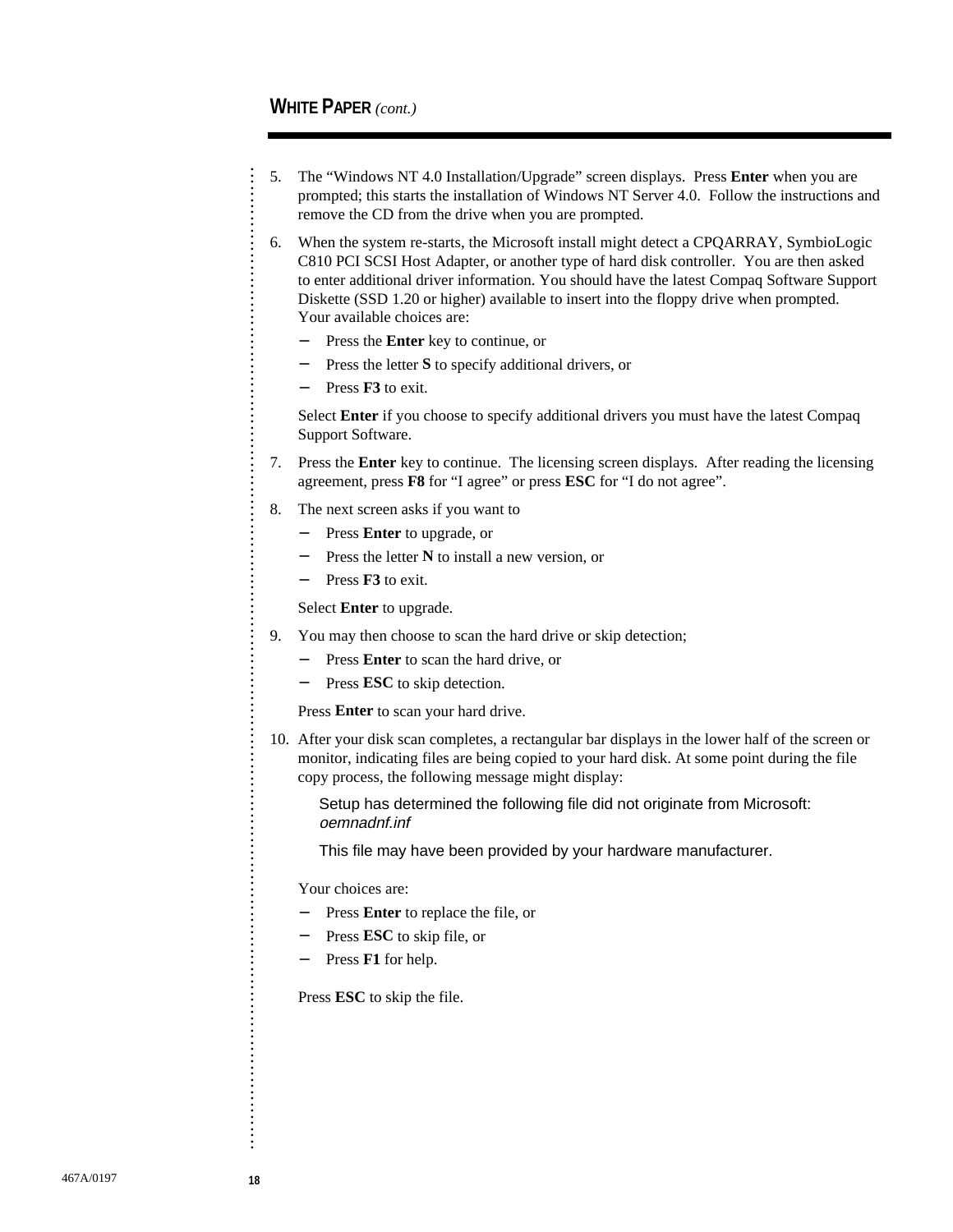11. The following message displays again at some point during the file copy process:

Setup has determined the following file did not originate from Microsoft: netflx.dll

This file may have been provided by your hardware manufacturer.

Press **ESC** to skip the file; the setup process continues.

**NOTE:** If you have the Compaq Smart SCSI Array Controller installed, a similar message might display. Press **ESC** to skip the file in each case encountered.

- 12. When you are prompted, re-start the computer and the set up process continues.
- 13. Re-insert the Windows NT 4.0 CD when prompted. Wait several seconds before pressing the *OK* button, otherwise a message displays requesting that you insert the Windows NT 4.0 CD in the CD-ROM drive.
- 14. You are asked to verify that the hardware configuration listed matches your computer. If your hardware matches, press **Enter** to continue.
- 15. The next screen asks you to select the most common components. The Accessories, Communications, Games, Multimedia and Accessibility Option are selected by default. You may press **Enter** to continue or change any options.
- 16. Select the *Next* button to upgrade the Windows Network Services.
- 17. A *Finish Setup* button displays; select this button.
- 18. The system restarts when the file copying process is completed.
- 19. After you log on the first time in the Windows NT 4.0 environment, several error messages might display. The following table lists these messages and comments about them:

| <b>Error Messages</b>                                                                                                                               | <b>Comments</b>                                                                                                                                                            |
|-----------------------------------------------------------------------------------------------------------------------------------------------------|----------------------------------------------------------------------------------------------------------------------------------------------------------------------------|
| SNMP.EXE unable to locate SNMPAPI.DLL in specified path.                                                                                            | The SNMP error only occurs if you enabled the service before<br>starting.                                                                                                  |
| DHCP Server will now terminate because existent database<br>needs conversion to Windows NT SVR format. DHCP will auto<br>start after conversion.    | The DHCP error only occurs if you previously installed DHCP.                                                                                                               |
| WINS can not come up because it needs conversion to Windows<br>NT SVR format. Click OK to terminate WINS, WINS will auto<br>start after conversion. | The WINS error only occurs if you previously installed WINS.                                                                                                               |
| Service Control Manager states that at least one service or driver<br>failed during start-up.                                                       | There can be multiple causes of this error message. Check the<br>event viewer or log under Administration Tools and correct any<br>issues that might have been overlooked. |

- 20. Remove SNMP and re-install the SNMP Services from the Control Panel icon, select the *NETWORK* applet, select the *Services* tab (next to the Identification tab), double click on the *SNMP Service*, follow the instructions.
- 21. Install SSD 1.20, or later, select *Express*, update all the necessary components.
- 22. Reboot the server.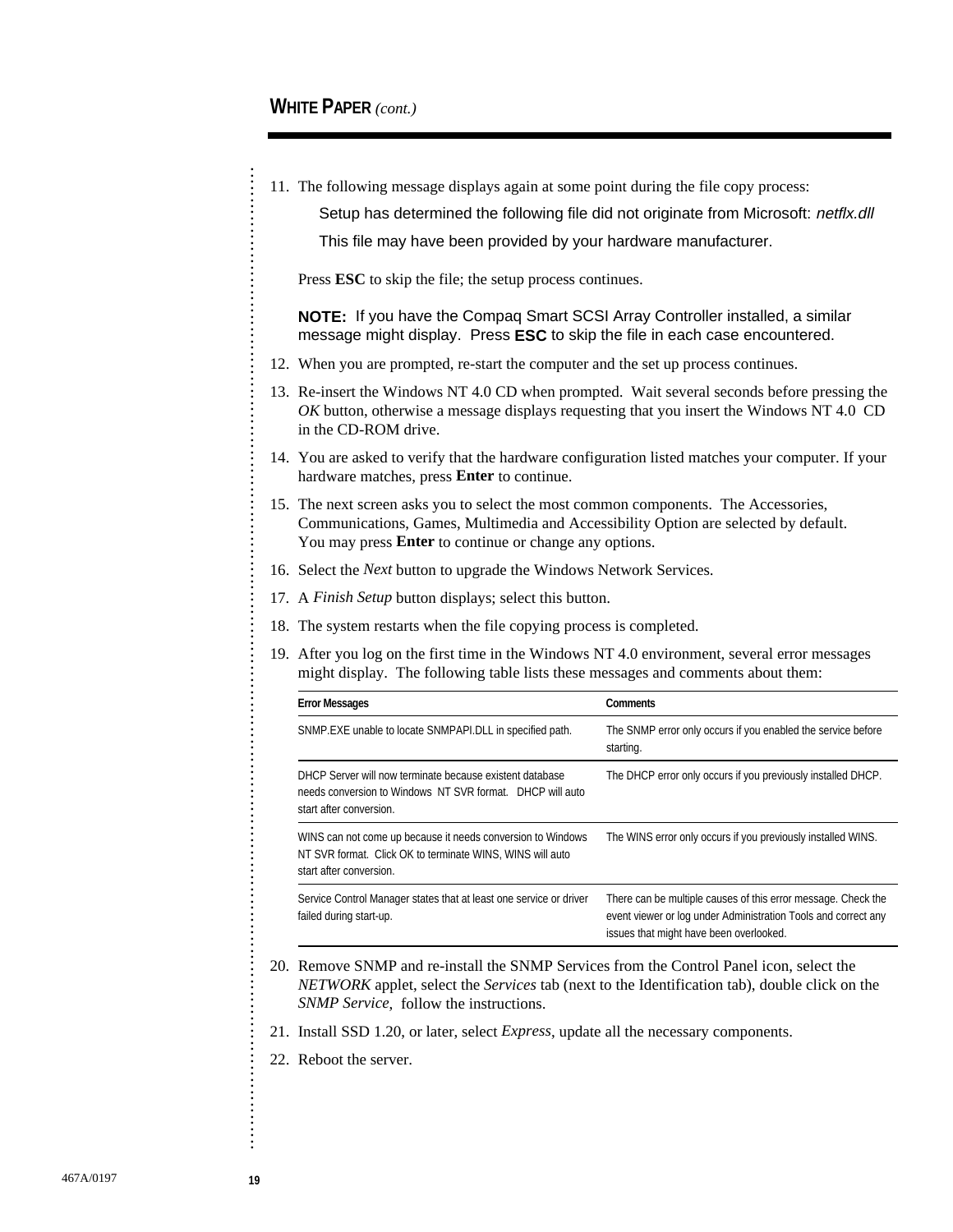- 23. Re-install the Compaq Insight Manager Agents (version 3.10 or higher), if they were previously installed, from the Compaq System Manager CD. Select *Update* to load the latest version of the Compaq Insight Manager Agents. Reboot the computer or server. If you choose to re-install a pre-existing version, remove the Agents before re-installing.
- 24. **NOTE:** Always install the Compaq SSD program and reboot the server before installing the Compaq Insight Manager Agents.
- 25. You can optionally install Microsoft Service Pack 2.
- 26. Your upgrade should be complete. However, check the Event Viewer for additional information.

#### **Migration Scenario 4**

#### **Windows NT 4.0 Set-up Method**

The following steps outline the process when upgrading from an install of Windows NT Server 3.51 CD from Microsoft on a Compaq ProLiant 5000 directly from the Windows NT 4.0 CD-ROM.

| TABLE 4                               |
|---------------------------------------|
| COMPAQ PROLIANT 4000 SERVER MIGRATION |
| <b>SCENARIO 4 CONFIGURATION</b>       |

| System Processor(s)        | Four 166-MHz Pentium Pro                                                                 |
|----------------------------|------------------------------------------------------------------------------------------|
| Memory                     | 64 MB                                                                                    |
| Disk Controller            | Compag SMART-2/P Controller                                                              |
| <b>Drive Configuration</b> | Three 4-GB (RAID0) - No Fault Tolerance                                                  |
| Network Controller         | Compaq NetFlex-3 100 VG Controller                                                       |
| <b>Operating System</b>    | Compaq SmartStart Windows NT Server 3.51, Windows NT Server 4.0                          |
| Software                   | Windows NT SSD, version 1.19 and Compaq Insight Management Agents, version 3.10 or later |

The following is step-by-step instructions on upgrading to Window NT 4.0 on a Compaq ProLiant 5000. SSD 1.20 and *Service Pack 5* were installed before the upgrade.

- 1. Backup your server and registry completely.
- 2. Obtain and install the latest Compaq Support Software Disk . Secure the latest SmartStart CD to obtain the latest Compaq Support utilities or consult the Compaq Web site (www.compaq.com).

If you previously installed the SNMP Service, disable it. See pages 6 - 7.

 If you previously installed the Compaq Insight Manager Agents, disable the Agents via the Control Panel Services applets. See pages 6 - 7.

 If you currently have the Compaq ProLiant Storage System installed, disable it. See pages 7 - 8.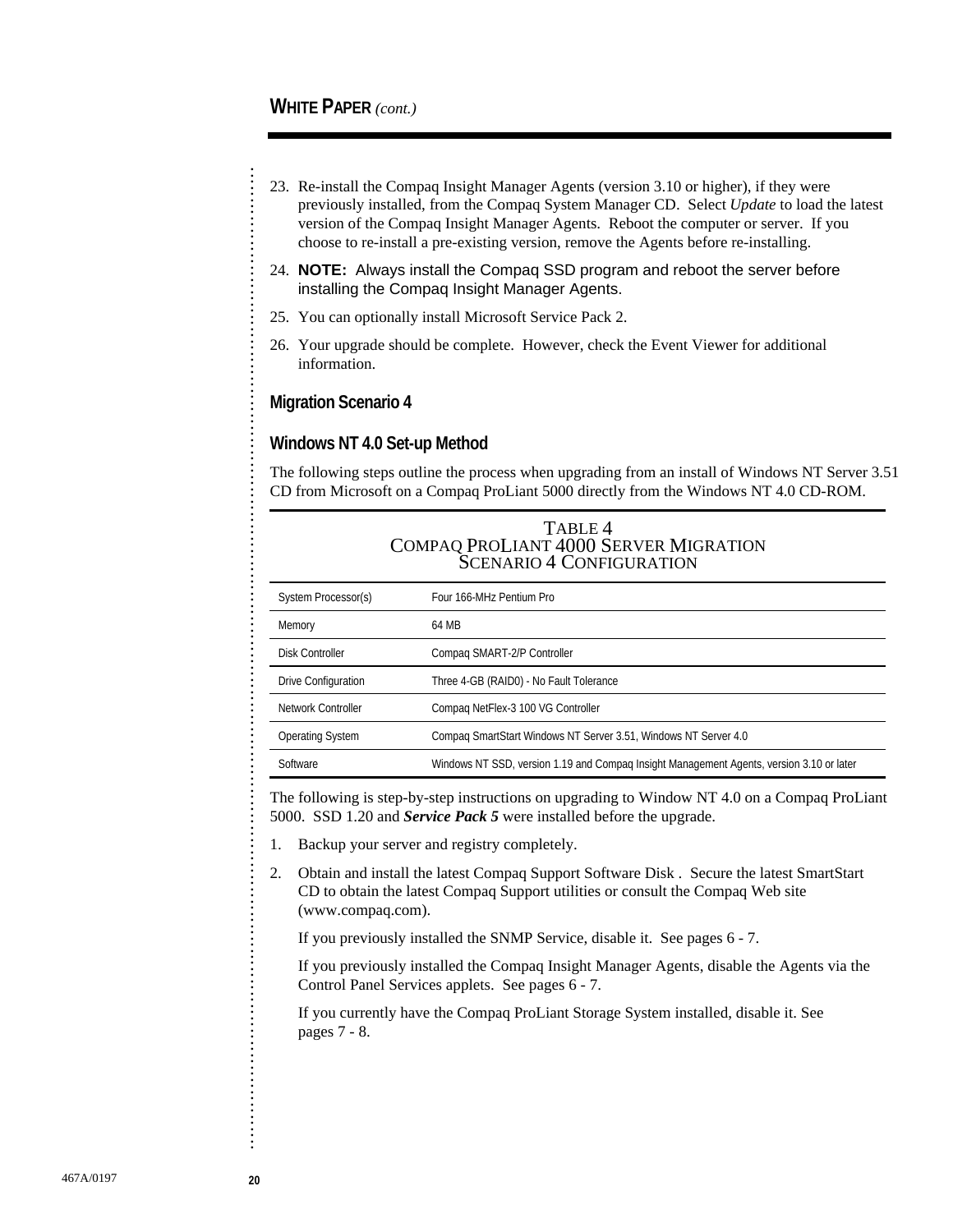. . . . . . . . . . . . . . . . . . . . . . . . . . . . . . . . . . . . . . . . . . . . . . . . . . . . . . . . . . . . . . . . . . . . . . . . . . . . . . . . . . . . . . . . . . . . . . . . . . . . . . . . . . . . . . . . . . . . . . . . . . . . . . . . . . . . . . . . . . . . . . . . . . . . . . . . . . . . . . . .

- 3. You can choose the following Windows NT 4.0 installation methods:
	- Direct CD-ROM install
	- Boot-up floppies

**NOTE:** For this scenario, the Direct CD-ROM method was chosen.

- 4. Insert the Windows NT 4.0 CD into the CD-ROM drive.
	- a) From the file manager, select the drive letter that represents the CD-ROM drive.
	- b) Change to the i386 directory.
	- c) Type in **winnt32 /b** (to create boot floppies, you would type **winnt32 /ox** in the same i386 directory).
- 5. The "Windows NT 4.0 Installation/Upgrade" screen displays. Press **Enter** when you are prompted; this starts the installation of Windows NT Server 4.0. Follow the instructions and remove the CD from the drive when you are prompted.
- 6. The system re-starts, the Microsoft install detects a CPQARRAY and Symbio Logic C810 PCI SCSI Host Adapter, (or another type of hard disk controller might be detected depending on your hardware configuration). You are then asked to enter additional driver information. Your available choices are:
	- − Press the **Enter** key to continue, or
	- − Press the letter **S** to specify additional drivers, or
	- Press **F3** to exit.

 Select or press **Enter**, if you choose to specify additional drivers you must have the latest Compaq Support Software.

- 7. Press the **Enter** key to continue. The licensing screen displays. After reading the licensing agreement, press **F8** for "I agree" or **ESC** for "I do not agree".
- 8. The next screen asks if you want to
	- − Press **Enter** to upgrade, or
	- − Press the letter **N** to install a new version, or
	- − Press **F3** to exit.

Select or press **Enter** to upgrade.

- 9. You may then choose to scan the hard drive or skip detection;
	- − Press **Enter** to scan the hard drive, or
		- Press **ESC** to skip detection.

Press **Enter** to scan your hard drive

10. After your disk scan completes, a rectangular bar displays in the lower half of the screen or monitor, indicating files are being copied to your hard disk. At some point during the file copy process, the following message might display:

> Setup has determined the following file did not originate from Microsoft: oemnadnf.inf

This file may have been provided by your hardware manufacturer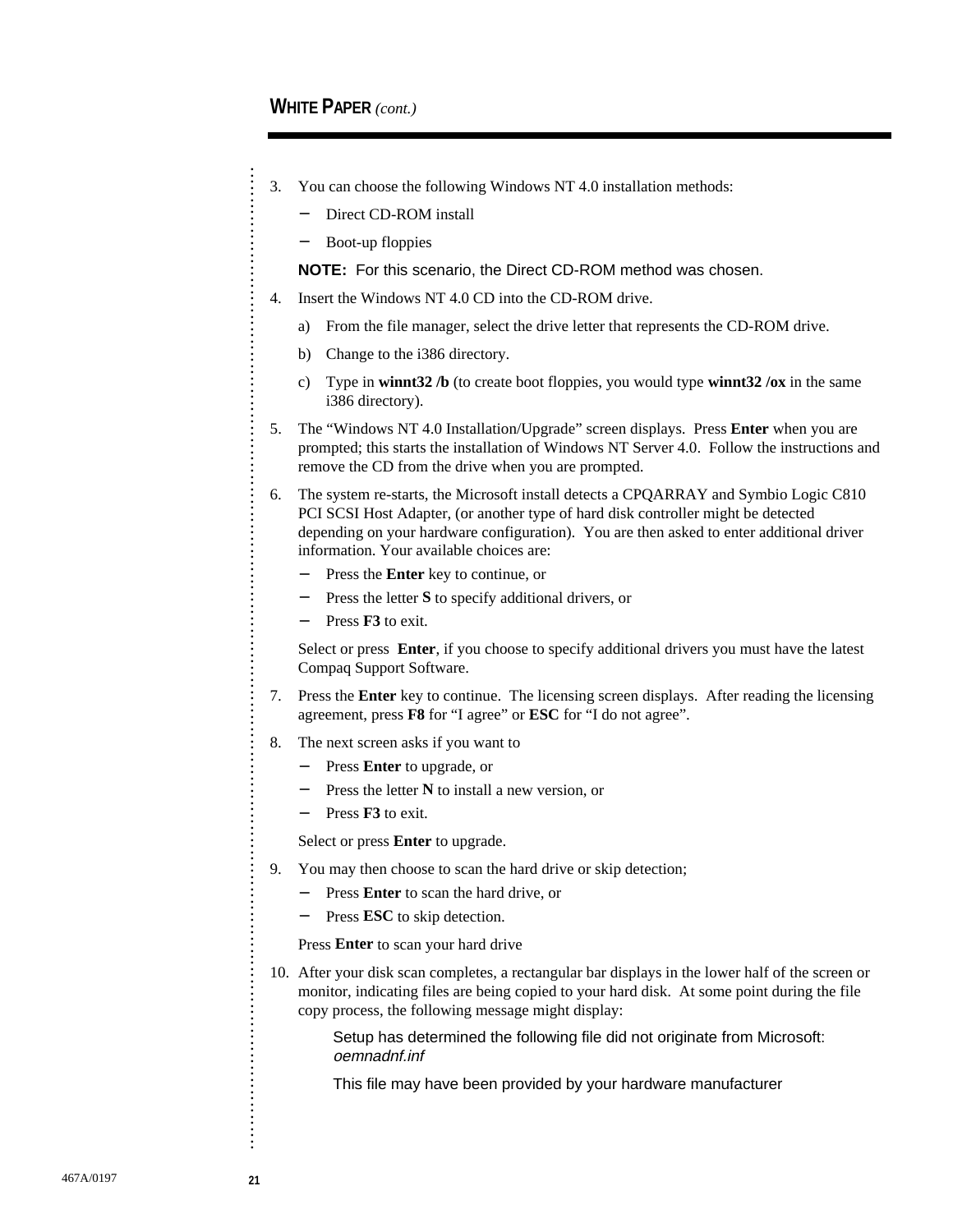Your choices are:

- − Press **Enter** to replace the file, or
- − Press **ESC** to skip file, or
- Press **F1** for help.

Press **ESC** to skip the file.

11. The following message displays again at some point during the file copy process:

Setup has determined the following file did not originate from Microsoft: netflx.dll

This file may have been provided by your hardware manufacturer.

Press **ESC** to skip the file; the setup process continues to completion.

**NOTE:** If you have the Compaq Smart SCSI Array Controller installed a similar message might be display. Press **ESC** to skip the file in each case encountered.

- 12. When you are prompted, re-start the computer and the set up process continues.
- 13. Re-insert the Windows NT 4.0 CD when prompted. Wait several seconds before pressing the *OK* button, otherwise a message displays requesting that you insert the Windows NT 4.0 CD in the CD-ROM drive.
- 14. Windows NT performs a setup a hardware configuration verification. Press the *Next* button to continue. You may encounter a series of *non-critical errors*, in each press the *Ignore* button in each case described below:

*An error occurred… Unable to open the file D:\I386\netflx3.sys….*

*An error occurred… Unable to open the file D:\I386\netflx3.dll….*

*An error occurred… Unable to open the file D:\I386\oemsetup.inf….*

*An error occurred… Unable to open the file D:\I386\netflx3.exe….*

*An error occurred… Unable to open the file D:\I386\netflx3.hlp….*

*An error occurred… Unable to open the file D:\I386\netflx3.cpl….*

- 17. The next screen asks you to select the most common components. The Accessories, Communications, Games, Multimedia and Accessibility Option are selected by default. You may press **Enter** to continue, or change any options.
- 18. Press **Enter** to continue or choose additional components.
- 19. Select the *Next* button to upgrade the Windows Network Services.

 Setup prompts you to create an Emergency Repair Diskette at this time. Insert a blank, formatted diskette into the drive and select *OK*.

**IMPORTANT:** Compaq and Microsoft recommend that you create an Emergency Repair Diskette.

- 20. A *Finish Setup* button displays; select this button.
- 21. The system restarts when the file copying and basic upgrade process is completed.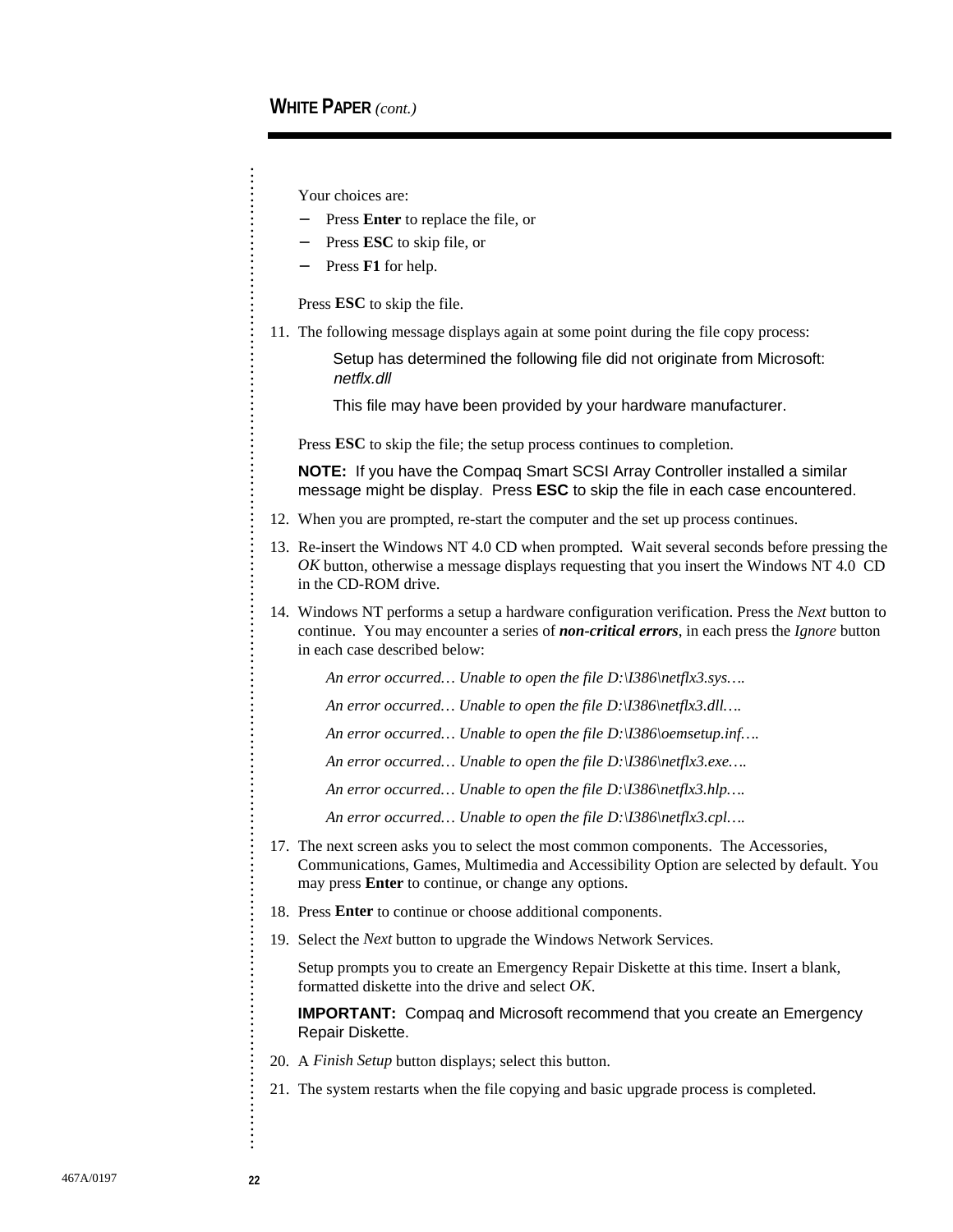. . . . . . . . . . . . . . . . . . . . . . . . . . . . . . . . . . . . . . . . . . . . . . . . . . . . . . . . . . . . . . . . . . . . . . . . . . . . . . . . . . . . . . . . . . . . . . . . . . . . . . . . . . . . . . . . . . . . . . . . . . . . . . . . . . . . . . . . . . . . . . . . . . . . . . . . . . . . . . . .

22. After you log on the first time in the Windows NT 4.0 environment, several error messages might display. The following table lists these messages and comments about them:

| <b>Error Messages</b>                                                                                                                               | <b>Comments</b>                                                                                                                                                            |
|-----------------------------------------------------------------------------------------------------------------------------------------------------|----------------------------------------------------------------------------------------------------------------------------------------------------------------------------|
| SNMP.EXE unable to locate SNMPAPI.DLL in specified path                                                                                             | The SNMP error only occurs if you previously installed SNMP.                                                                                                               |
| DHCP Server will now terminate because existent database<br>needs conversion to Windows NT SVR format. DHCP will auto<br>start after conversion.    | The DHCP error only occurs if you previously installed DHCP.                                                                                                               |
| WINS can not come up because it needs conversion to Windows<br>NT SVR format. Click OK to terminate WINS, WINS will auto<br>start after conversion. | The WINS error only occurs if you previously installed WINS.                                                                                                               |
| Service Control Manager states that at least one service or driver<br>failed during start-up.                                                       | There can be multiple causes of this error message, check the<br>event viewer or log under Administration Tools and correct any<br>issues that might have been overlooked. |

- 23. Install SSD 1.20, or later, select *Express*, update all the necessary components, and reboot the server.
- 24. Remove the SNMP Service. From the Control Panel icon, select the *NETWORK* applet, select the *Services* tab (next to the Identification tab), double click on the *SNMP Service*, follow the instructions. Re-install the SNMP Service. Reboot the Server.
- 25. Reboot the server.
- 26. Re-install the Compaq Insight Manager Agents (version 3.10 or higher), if they were previously installed, from the Compaq System Manager CD. Select *Update* to load the latest version of the Compaq Insight Manager Agents. Reboot the computer or server. If you choose to re-install a pre-existing version, remove the Agents before re-installing.

**NOTE:** Always install the Compaq SSD program and reboot the server before installing the Compaq Insight Manager Agents.

- 27. You can optionally install Microsoft Service Pack 2.
- 28. Your upgrade should be complete. However, check the Event Viewer for additional information.

#### **Upgrading the Compaq Insight Management Agents**

The procedures that follow outline the necessary steps to update your system with the Compaq Insight Management Agents 3.10 or later software. From the Windows *My Computer* applet, perform the following steps:

- 1. Insert the Insight Agent Setup CD into your CD-ROM drive.
- 2. Locate the Agent directory, (the path is x:\agents\win-nt\eng\setup.cmd; where x is the CD-ROM drive letter) then locate the Windows NT directory, then choose the setup.cmd or setup.exe.
- 3. Select *Continue* at the Insight Agents Setup screen.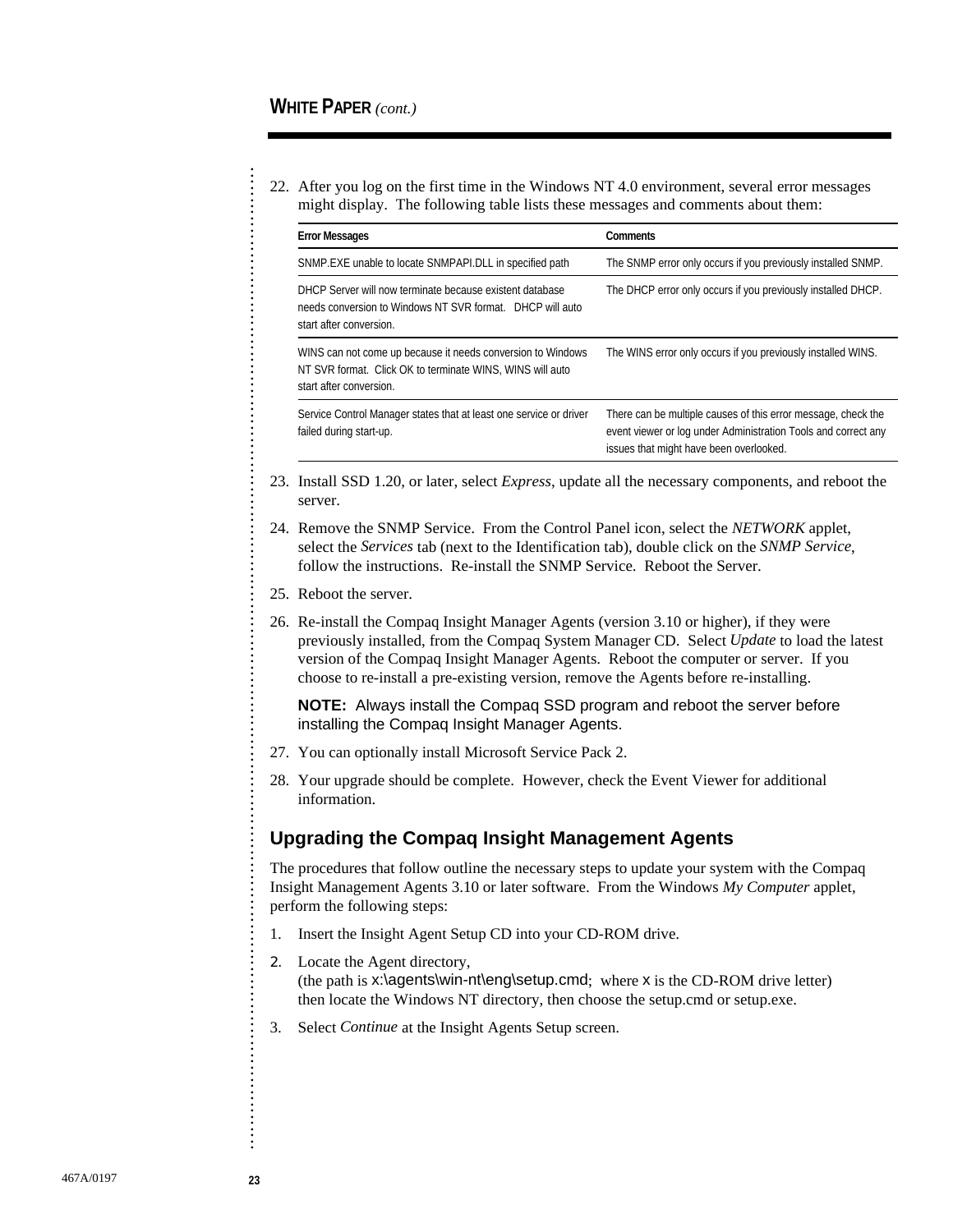|    | <b>Insight Agents Setup</b>                                                                                                                                                                                 |  |  |  |
|----|-------------------------------------------------------------------------------------------------------------------------------------------------------------------------------------------------------------|--|--|--|
|    | Welcome to the Compag Insight Management Agents<br>version 3.10 for Microsoft Windows NT Setup.                                                                                                             |  |  |  |
|    | This Setup program will install the Insight Agents on your<br>machine.                                                                                                                                      |  |  |  |
|    | Each Setup dialog has basic instructions for completing a<br>step of the installation. If you want additional information<br>and instructions about a dialog or option, please press the<br>Help key, Help. |  |  |  |
|    | To exit Setup without installing the utilities, press Exit.                                                                                                                                                 |  |  |  |
|    | <b>Continue</b><br>Exit<br>$He$ lp                                                                                                                                                                          |  |  |  |
| 4. | Setup prompts that it detects a copy of the Insight Agents on your system.                                                                                                                                  |  |  |  |
|    | <b>Insight Agents Setup</b>                                                                                                                                                                                 |  |  |  |
|    | Setup has detected that an existing copy of the Insight<br>Agents are already installed on this machine.<br>You may choose to update the existing files, remove the<br>existing configuration, or exit.     |  |  |  |
|    | Update<br>Exit<br>$He$ lp<br>Remove                                                                                                                                                                         |  |  |  |
| 5. | Select Update on this screen to upgrade the Insight Agents on your Windows NT 4.0<br>platform.                                                                                                              |  |  |  |
| 6. | The next screen displays a list of Manage Agents and Remote Log Destinations. You have<br>the option to:                                                                                                    |  |  |  |
|    | Add or Remove Agents                                                                                                                                                                                        |  |  |  |
|    | Add or Remove Remote Event Log Destinations<br>-                                                                                                                                                            |  |  |  |
|    | Select <i>OK</i> when complete to accept changes.                                                                                                                                                           |  |  |  |
| 7. | Select Exit to Windows NT, remove the CD from the CD-ROM drive.                                                                                                                                             |  |  |  |
| 8. | Restart the server to implement the latest Compaq Insight Manager Agents.                                                                                                                                   |  |  |  |
|    |                                                                                                                                                                                                             |  |  |  |

. . . . . . . . . . . . . . . . . . . . . . . . . . . . . . . . . . . . . . . . . . . . . . . . . . . . . . . . . . . . . . . . . . . . . . . . . . . . . . . . . . . . . . . . . . . . . . . . . . . . . . . . . . . . . . . . . . . . . . . . . . . . . . . . . . . . . . . . . . . . . . . . . . . . . . . . . . . . . . . .